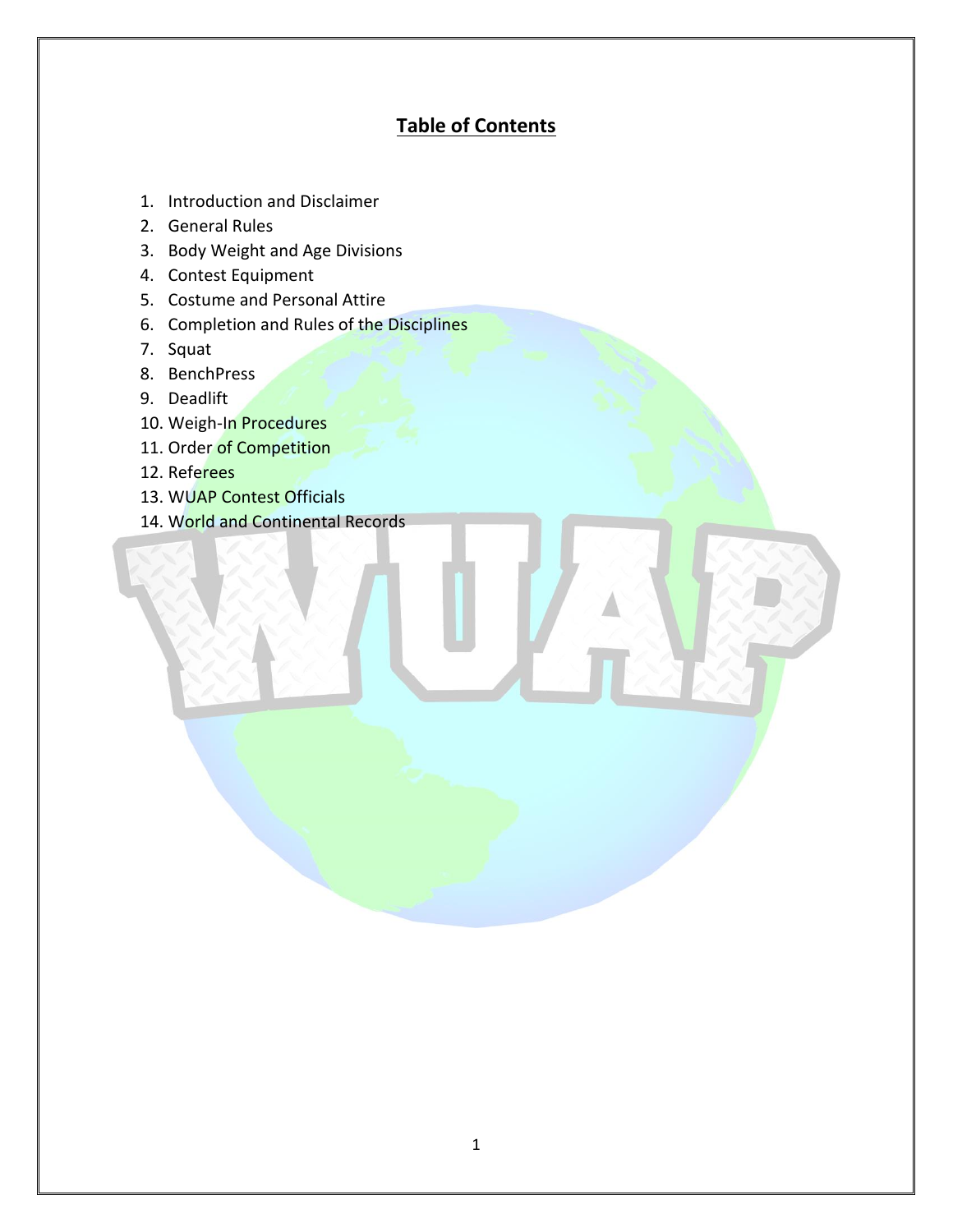## **Introduction and Disclaimer**

This Rulebook and all the contents included are the possession of the World United Amateur Powerlifting Organization (WUAP). No alterations or changes to this document are permitted without the approval of the WUAP Executive Committee through a vote of the Member Nations. Exclusions to this rule are corrections of spelling, grammar, or other needs for clarity and understanding.

This document may be reproduced in its original form for the purposes of use at WUAP Sanctioned events, athletes and official personal use, or general reasons which further assist in the growth and success of the WUAP World Wide.

Any questions or concerns should be directed to your individual Country Representative or please contact us at www.wuap-powerlifting.com.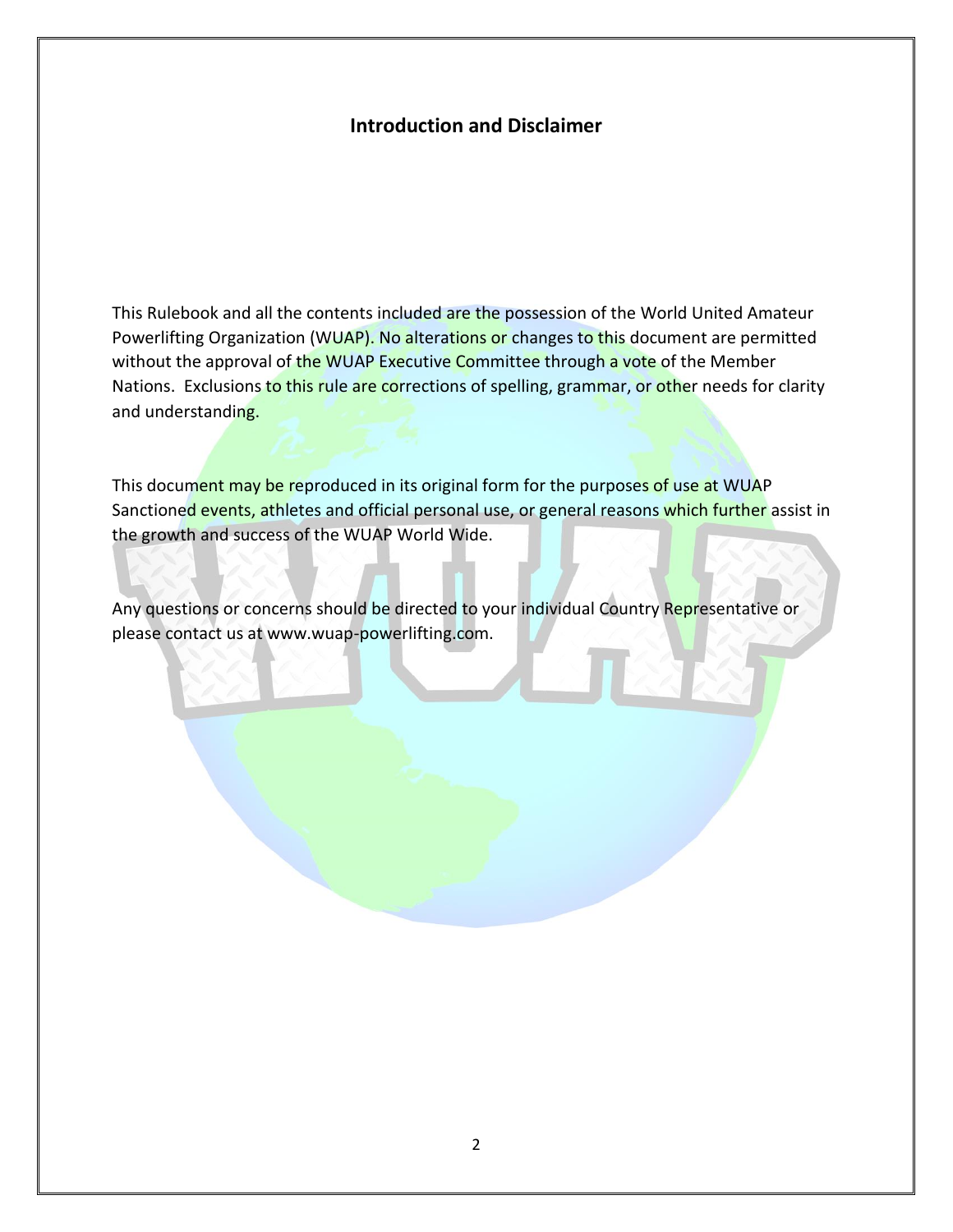## **General Rules**

The WUAP recognizes the following lifts which must be performed in accordance with WUAP rules spelled out later in this document:

Squat - Powerlifting

BenchPress - Powerlifting

Deadlift - Powerlifting

BenchPress (Single Lift)

Deadlift (Single Lift)

Powerlifting events will be conducted in the following order of competition

- 1. Squat
- 2. BenchPress
- 3. Deadlift

The highest of the successfully completed disciplines will be added together to comprise the Total. The winner, runner-up, and following places of each competed division will be determined by this Total.

In Single Lift Events, the highest successfully completed discipline will determine the winner, runner-up and following places in each competed division.

All WUAP Sanctioned events must be conducted in Kilograms.

The WUAP, through its member nations and Federations, recognizes the following International Championships in both RAW and Equipped Divisions

- World Powerlifting Championships
- World Bench Press Championships
- World Deadlift Championships
- European Powerlifting Championships
- European BenchPress Championships
- European Deadlift Championships
- USA National Powerlifting Championships
- USA National BenchPress Championships
- USA National Deadlift Championships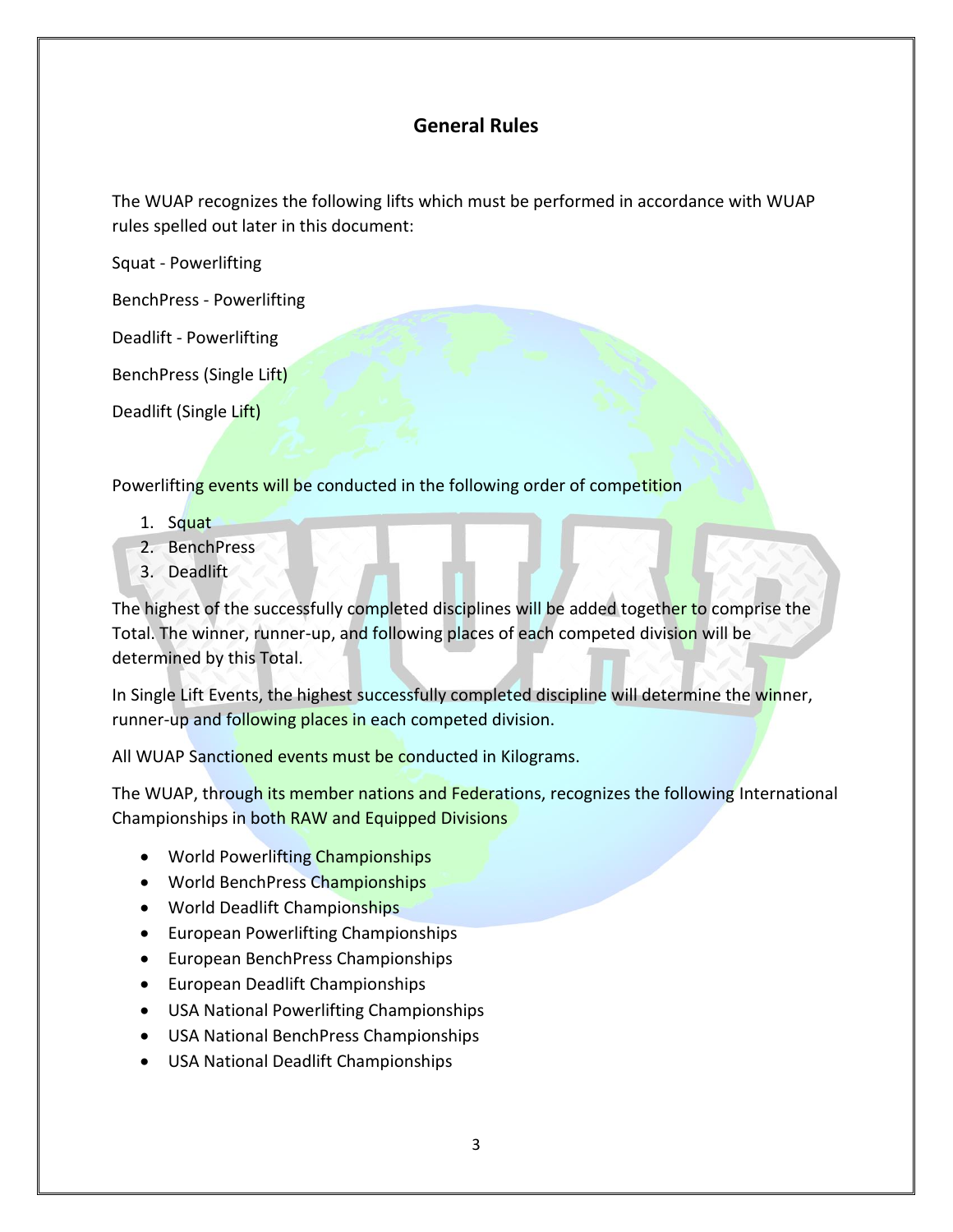The WUAP also recognizes National Championships and other approved International Championships of its Member Nations.

The WUAP recognizes all World and Continental Records set at all WUAP Internationally Sanctioned Events.

Each member nation is allowed to enter any number of athletes into International Competitions throughout the body weight and age categories. Member Federations may impose qualifying standards for their individual team selections.

Whenever possible for all International Competitions, all intended competitors should be declared to the WUAP General Secretary and the Organization Committee of the specific Championship at least 21 days before the first day of the Championship.

Point scoring for all World Championships shall be 12, 9, 8, 7, 6, 5, 4, 3, 2, 1 for the first 10 placements in any body weight category. Point scoring for all other International Competitions will be optional and at the discretion of the appointed WUAP Contest Officials and the Event Organizing Committee.

In World Championships, only six competitors from each nation shall score points towards the National Team total. These six competitors will be selected after the competition is completed and shall be the six highest placers of the competitors from a nation. A maximum of three competitors from the same nation shall be eligible for point scoring in a body weight category. Each nation may have three lifters per body weight category.

In the case of a tie in the points of national teams, the team having the largest number of first place finishers of the six-point scoring competitors will be ranked as first. In the case of a tie between two nations having the same number of first place finishers, the one having the most second place finishers will be ranked as first, and so on through the 10 places.

At all competitions where "Best Lifter" or "Champion of Champions" awards are presented, placing will be determined by the Reshel Formula. Only winners will be eligible to be awarded as Best Lifter. For championships where there are sufficient competitors in the Masters Categories, a "Best Master Lifter" will be awarded. The calculation for this award will involve both Reshel Formula and the Masters Age Multiplier.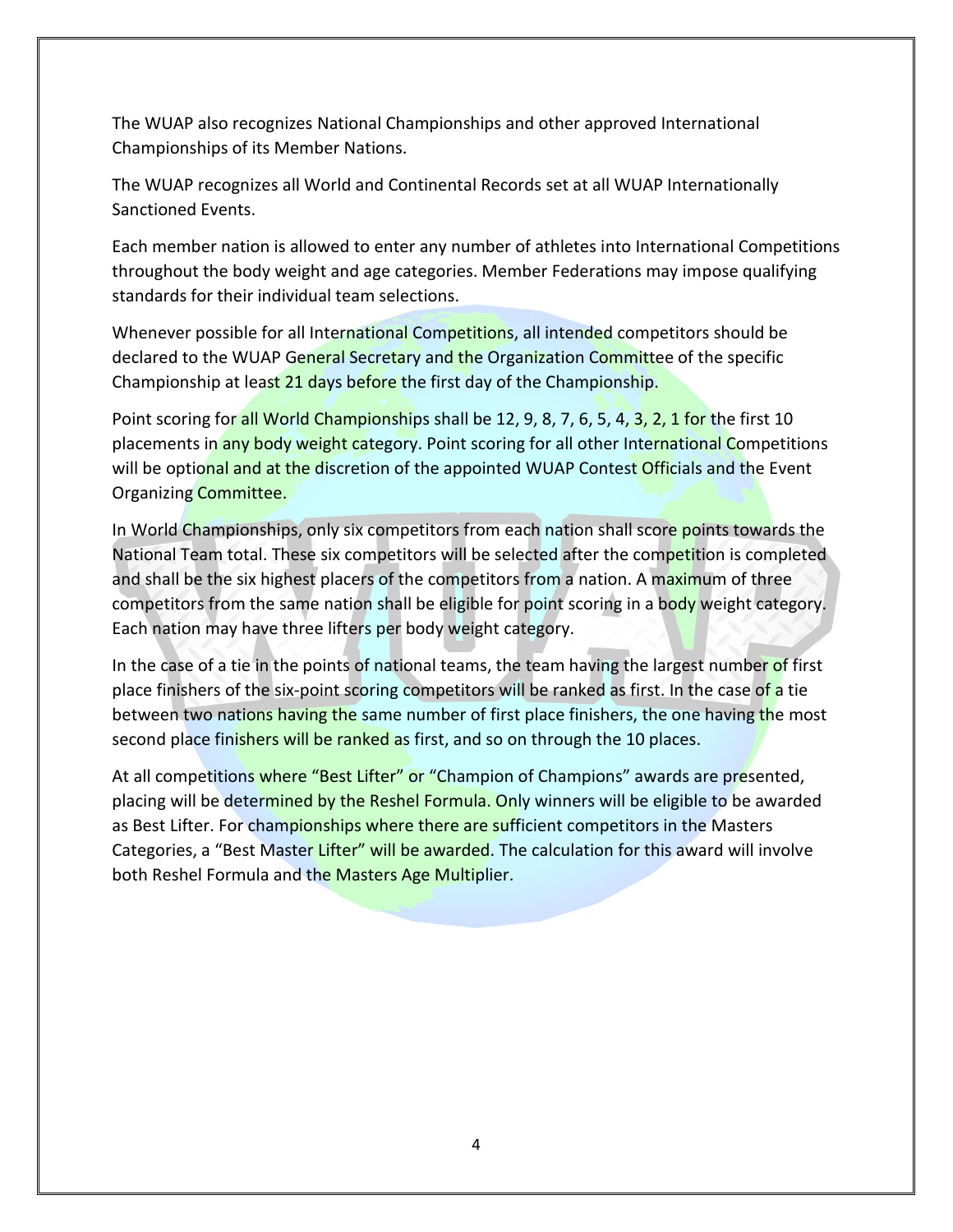## **Age Divisions and Weight Classes**

The WUAP recognizes the following Weight Classes:

Women Weight Classes: Men Weight Classes: Men Weight Classes: 48kg - to 48.0 kg 52kg - from 48.01 kg to 52.0 kg 56kg - from 52.01 kg to 56.0 kg 56.0 kg 56.0 kg 56kg - to 56.0 kg 60kg - from 56.01 kg to 60.0 kg 60.0 kg 60 kg 60 kg 60 kg 60.0 kg 60.0 kg 75kg - from 67.51 kg to 75.0 kg 75.0 kg 75.0 kg 75.0 kg 75.0 kg 90kg - from 82.51 kg to 90.0 kg 90 million 90 kg 90kg - from 82.51 kg to 90.0 kg

67.5kg - from  $60.01$  kg to 67.5 kg 67.5 kg 67.5 kg 67.5 kg 67.5 kg 67.5 kg 82.5kg - from 75.05 kg to 82.50 kg 82.5kg 82.5kg - from 75.05 kg to 82.50 kg 90kg+ - from 90.01 kg to Unlimited 100 kg 100kg - from 90.01 kg to 100.0 kg 110kg - from 100.01 kg to 110.0 kg 125kg - from 110.01 kg to 125.0 kg 140kg - from 125.01kg to 140.0 kg 140+kg - from 140.01kg to Unlimited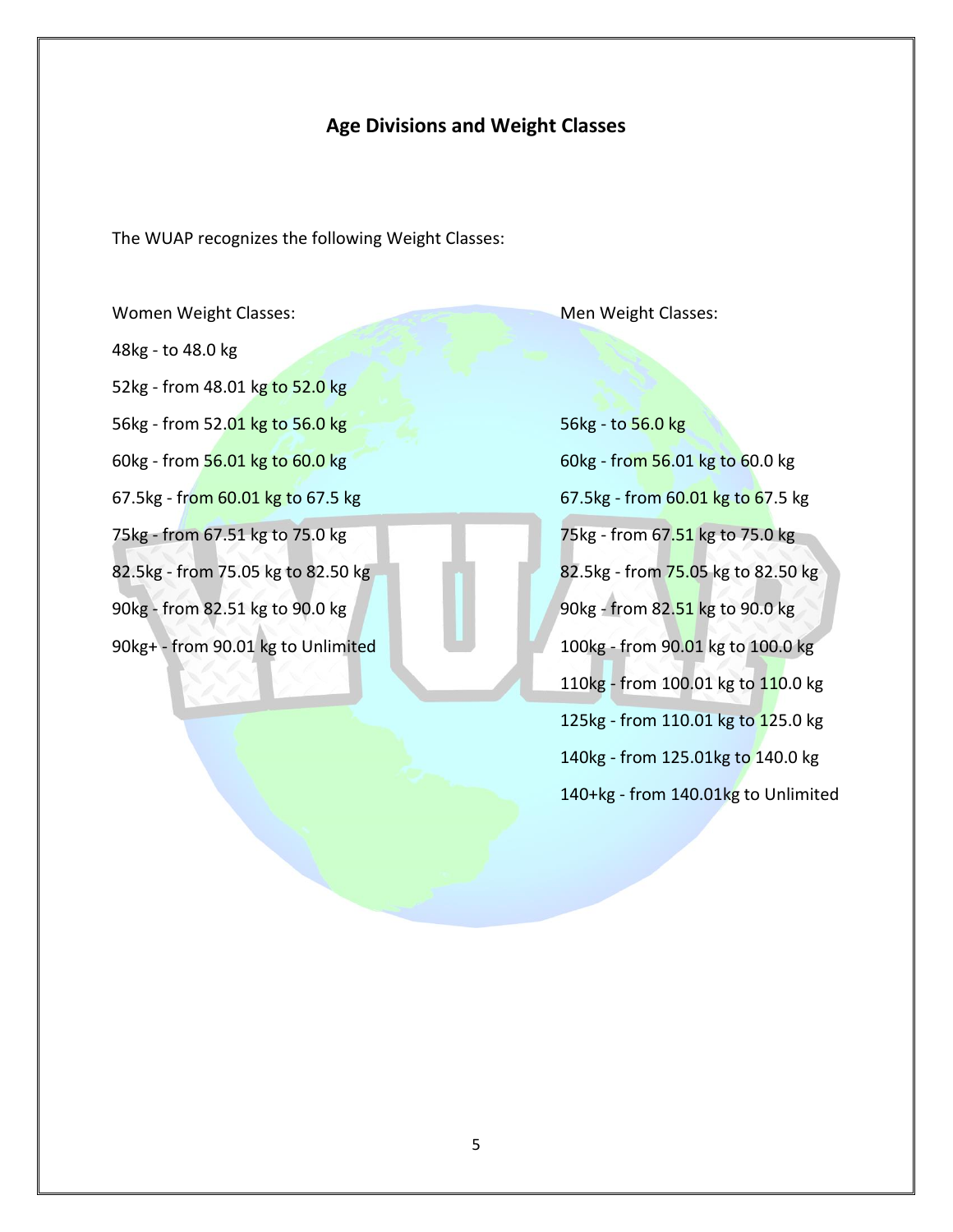The WUAP recognizes the following age divisions. These divisions apply for both Men and Women. All age specific divisions may only be entered by athletes who are that specific age at the time of the competition.

Open (Senior): Any competitor who is 16 years of age or older. Teenage: Any competitor from 16 years of age to 19 years of age. Junior: Any competitor from 20 years of age to 23 years of age. SubMaster: Any competitor from 35 years of age to 39 years of age. Master 40-44 (M40-44): Any competitor from 40 years of age to 44 years of age. Master 45-49 (M45-49): Any competitor from 45 years of age to 49 years of age. Master 50-54 (M50-54): Any competitor from 50 years of age to 54 years of age. Master 55-59 (M55-59): Any competitor from 55 years of age to 59 years of age. Master 60-64 (M60-64): Any competitor from 60 years of age to 64 years of age. Master 65-69 (M65-69): Any competitor from 65 years of age to 69 years of age. Master 70-74 (M70-74): Any competitor from 70 years of age to 74 years of age. Master 75-79 (M75-79): Any competitor from 75 years of age to 79 years of age. Master 80+ (M80+) : Any competitor from 80 years of age or older.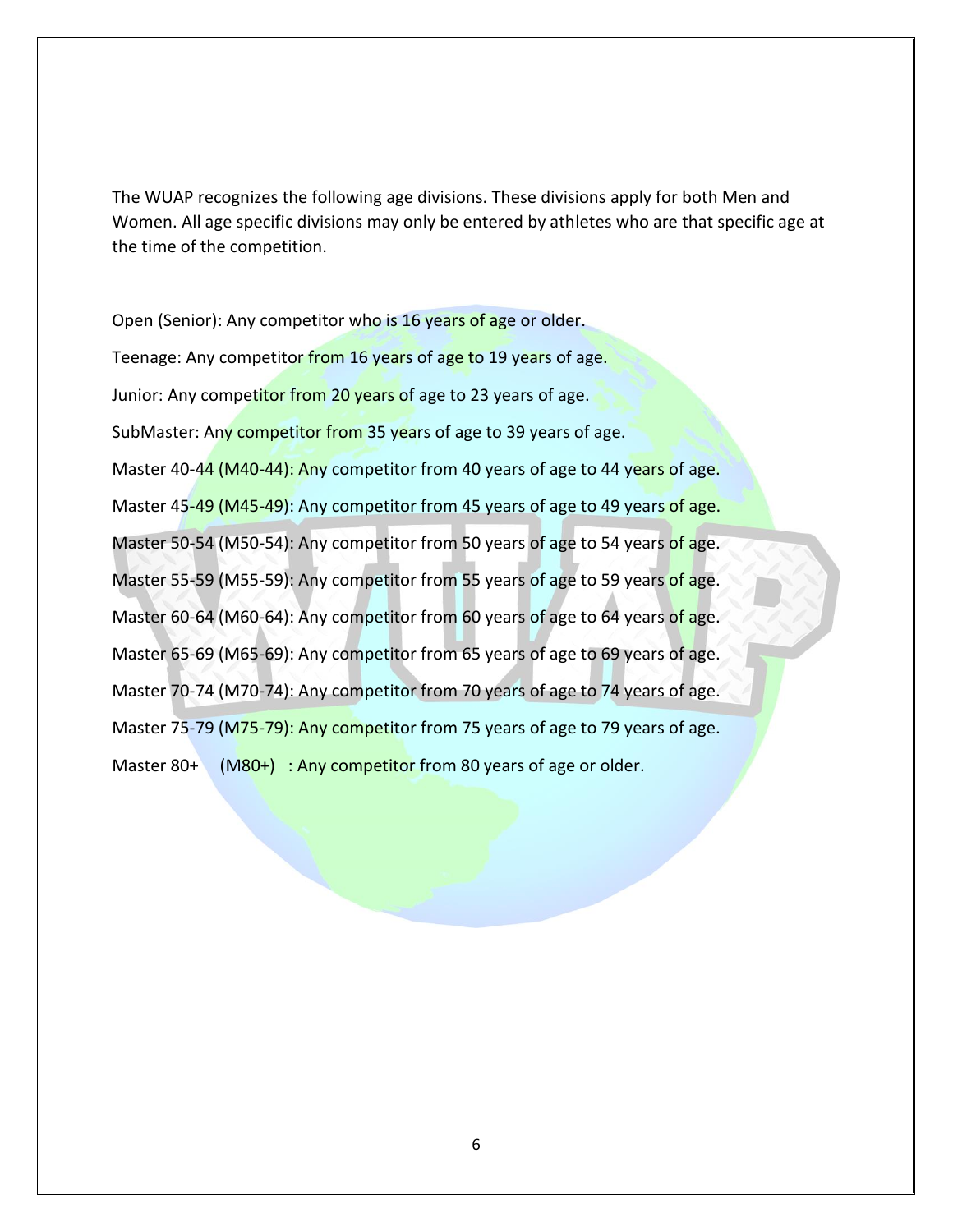# **Equipment and Specifications**

## 1. Platform

All lifts shall be performed on a platform not less than 2.46m X 2.46m (8ft X 8ft) and secure enough to insure the safety of the lifter, spotters, and loaders. The platform for World Championships shall be 3.69m X 3.69m (12ft X 12ft). The surface of the platform must be frim, non-slip and level with no discernable seams near the general lifting area. Rubber mats of smaller sheeting materials are permitted. No one is allowed on the platform during lifting sessions except the lifter, the designated spotters and loaders, the three referees on duty and any other meet officials as designated if the need arises. At certain National and International Championships, and at the discretion of the WUAP Contest Officials, the lifter's coach or designated hand-off person is allowed on the platform but must immediately vacate the platform once the hand-off is completed. Any cleaning, mopping, brushing or adjusting of the platform or equipment will be handled solely by the the designated personnel as determined by the Chief Referee.

## 2. Bars and Disks

For all competitions under the rules of the WUAP, only disc barbells are permitted to be used. Only bars and discs that meet all specifications may be used throughout the entire competition and for all lifts. The use of bars or discs that do not conform to specifications will invalidate any records that may have bee accomplished. Different bars suited for specific lifts may be utilized if they conform to the specifications. The same bar must be used for an entire flight.

Specifications of the bar(s) are as Follows:

The bar must be straight, well knurled and grooved, and shall conform to the following dimensions. The total length shall not exceed 2.2m, except for specialized squat and deadlift bars. The distance between the inside collar is not to exceed 1.32m or be less than 1.31m except for specialized squat and deadlift bars. The diameter of the bar is not to exceed 29mm, or be less than 28mm, except for the specialized squat bar which shall have a maximum diameter of 32mm. The weight of the bar and collars is to be 25kg. Weight of the specialized squat bar is to be 30kg. Diameter of the sleeves is to be 49.5-52mm. There shall be a circumferential machine markings on the bar or there shall be taped markings which measure 81cm between the markings. The maximum sleeve length shall not exceed 508mm, the distance between inside collar faces shall not exceed 1434mm and the maximum overall length shall not exceed 2420mm.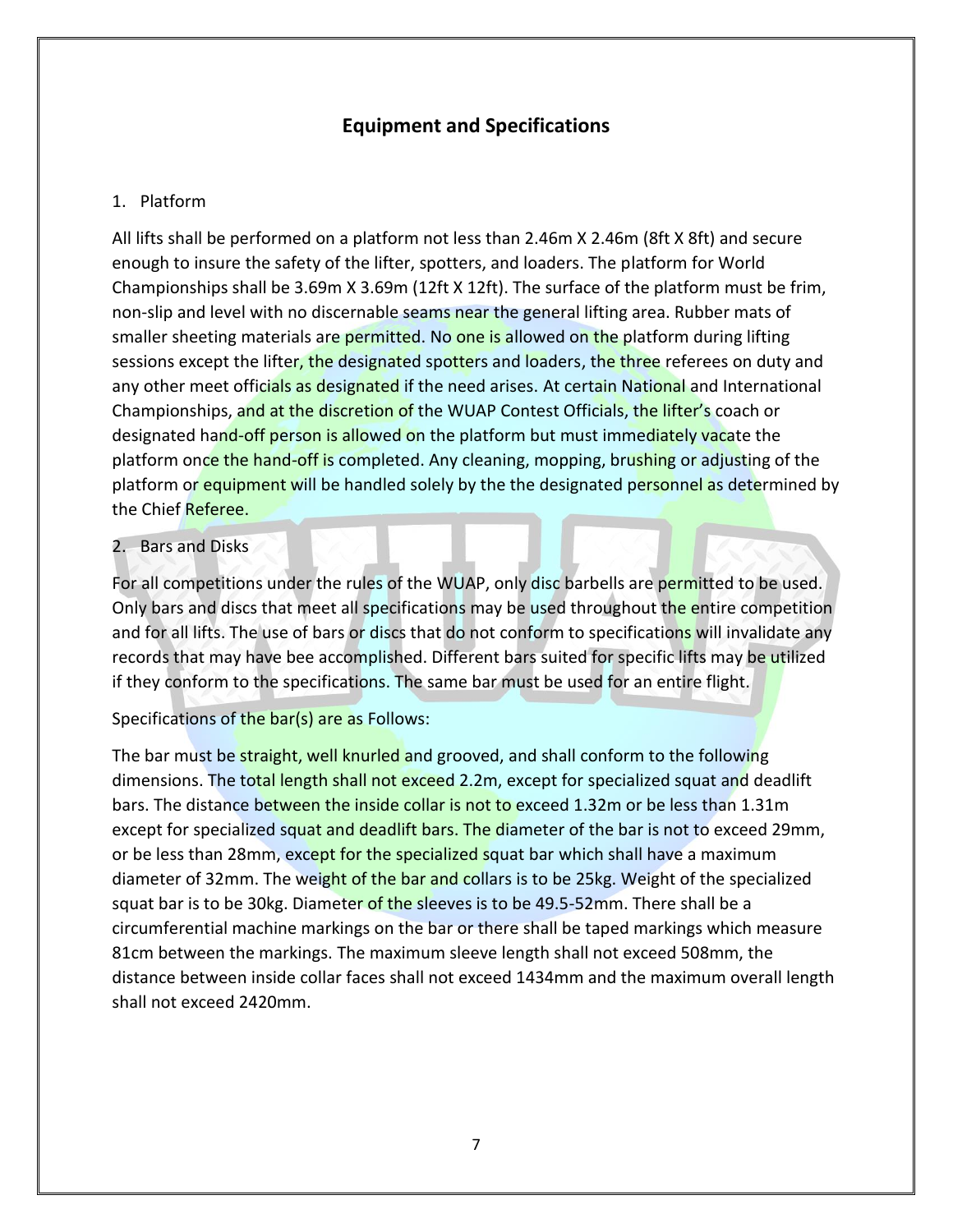## Specifications of the discs are as follows:

All discs used in competitions must weigh within 25% of their correct face value. The hole size in the middle of the disc shall be such that the discs fit on the bar without excessive play. Discs must be of the following range: 1.25jg, 2.5kg, 5kg, 10kg, 15kg, 20kg, 25kg, 45kg, and 50kg. For setting records, discs of .5kg and .25kg should also be available. For record purposes, lighter discs may be used to achieve a weight of at least 500 grams more than the existing World Record. All discs must be clearly marked with the weight and loaded in the sequence of the heaviest discs innermost with the mall discs in descending weight. The first and heaviest disc shall be loaded on the bar face in, and the rest of the discs loaded face out. The diameter of the largest discs shall not exceed 45cm. it is suggested that the discs be color coded as follows: 10kg and below – any color; 15kg – yellow; 20kg – blue; 25kg – red;  $45kg$  – gold; and 50kg – green.

## 3. Collars

Collars shall always be used in competition lifts. The collars must weigh 2.5kg unless a specialized squat bar is being used. Only collar made specifically for a specialized squat bar maybe used with that bar.

## 4. Squat Racks

Squat Racks shall be of a sturdy construction and provide maximum stability. The base shall be of such design that it does not impede the lifter or the spotter/loaders. It may consist of a onepiece unit or two separate stands designed to hold the bar in a horizontal position. The design of the squat racks shall allow adjustments that accommodate all lifters. Height adjustments should be at incremental stages not to exceed 5cm. For extra safety, all hydraulic racks should be capable of being secured at the required height by means of pins. In all World or National competitions, an adjustable rack with a hydraulic mechanism or non-conventional squat rack commonly known as a "mono-lift" type should be used.

#### 5. Bench

The bench shall be of sturdy construction for maximum stability and conform to the following dimensions: Length shall not be less than 1.22m and shall be flat and level. The height of the bench shall be no less than 42cm and no more than 45cm when measured from the floor to the top of the pad when the pad is not being compressed. The height of the uprights on adjustable benches should be from a minimum of 82cm to a maximum of 100cm measured from the floor to the bar rest position. On non-adjustable benches the height of the uprights must be between 87cm and 100cm from the floor to the bar rest position. The minimum width between the inside of the bar rests shall be 1.10m. Wider bar rests are advisable for wide grip benchers, but must not exceed the 1.31m inside dimension of the bar.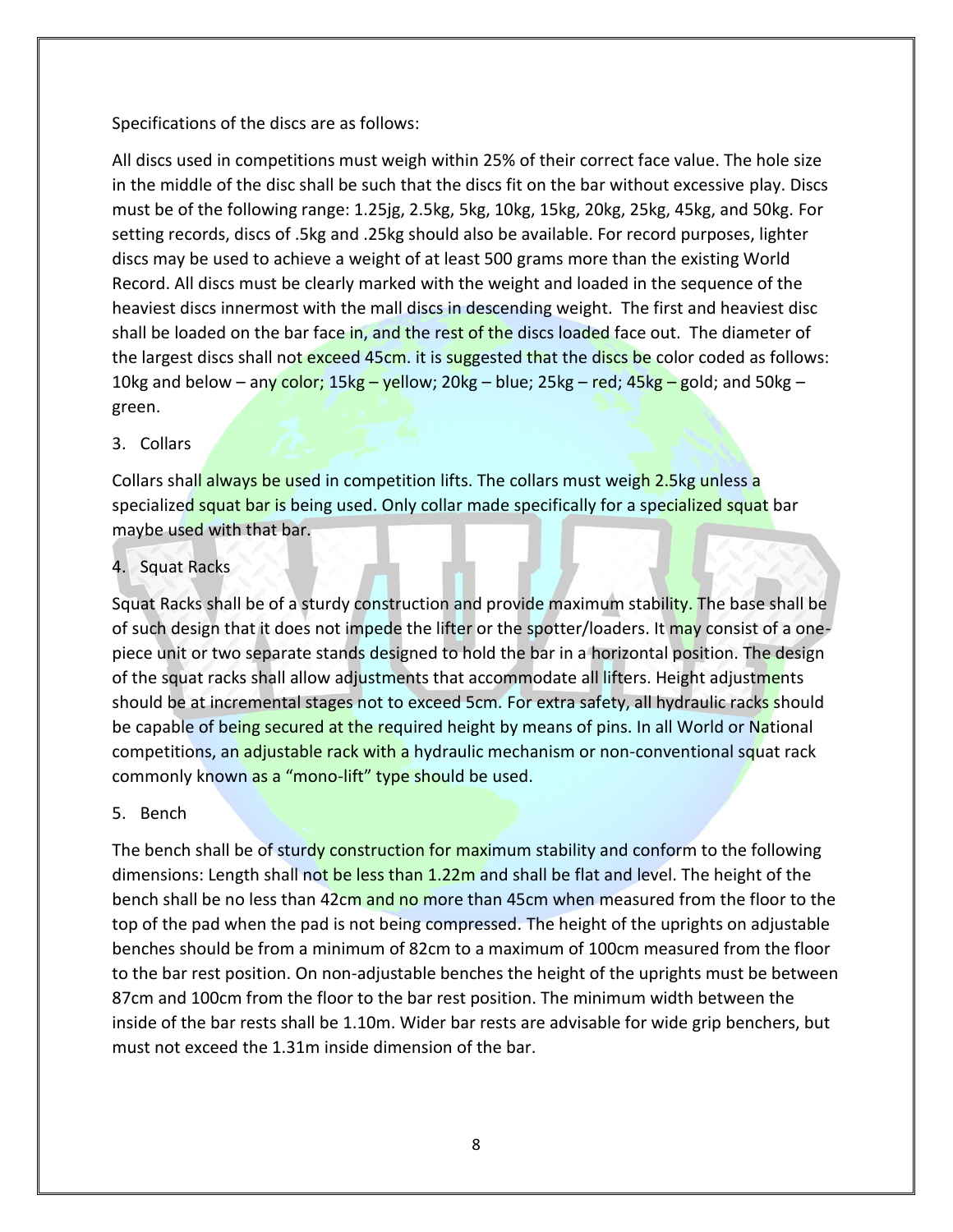- 6. Health Issues
	- a. Should blood or other foreign substances appear on the bar or equipment, it must be rectified immediately using a solution of 1 part bleach with 1 part water. The bar or equipment must be dried and verified as clean.
	- b. Should blood or other foreign substances appear on the lifter, it must be rectified immediately. The wound must be cleaned and a patch or bandage applied to prevent further contamination of the bar or equipment.

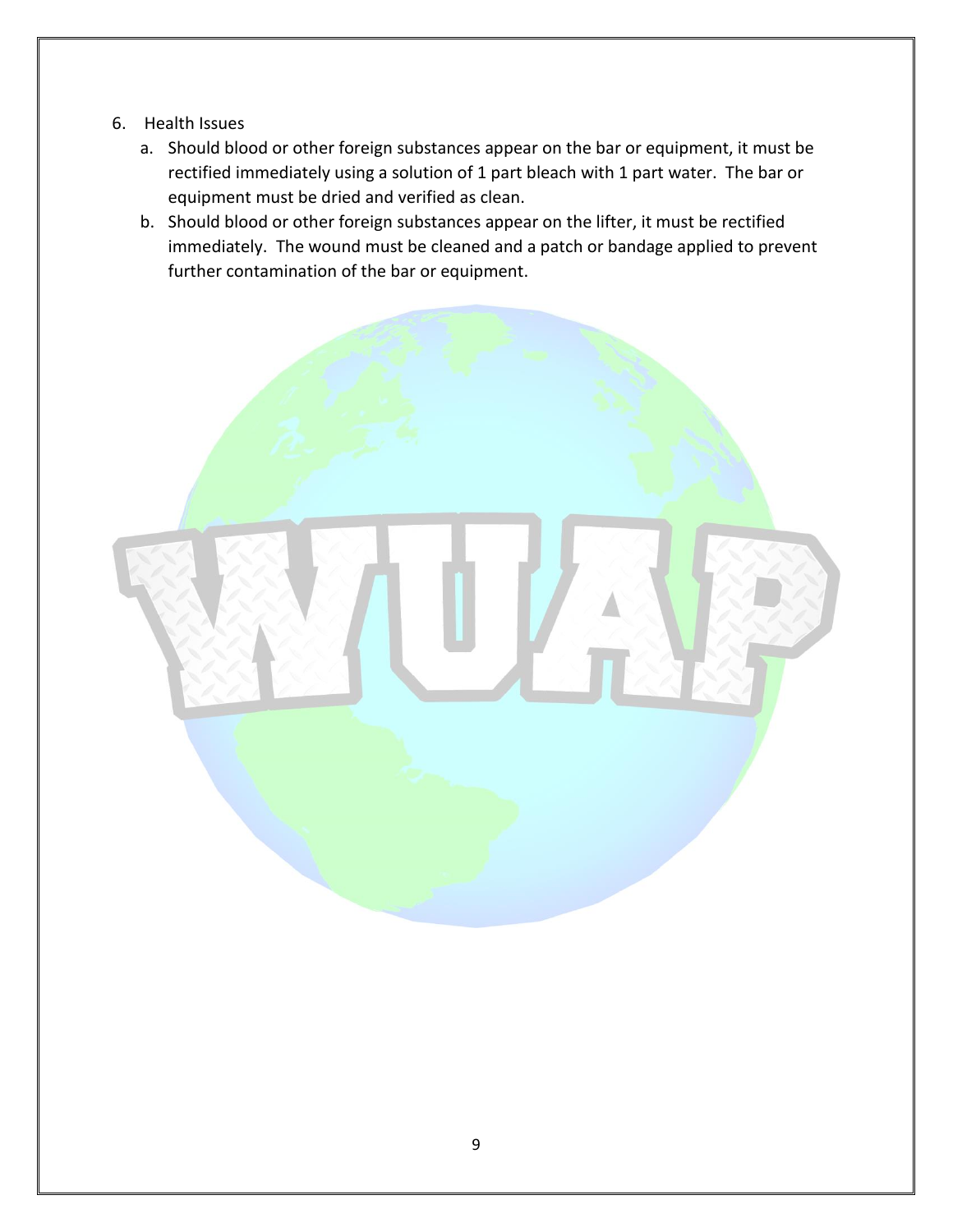# **Costume and Personal Equipment**

## LIFTING SUIT

A lifting suit of the basic design illustrated shall be worn. It must be an individual full-length article of cloth fabric. Its construction may consist of multiple plies to a thickness of one or two plies, but must, as a whole, be a singular component. It may have patching, but not so as to exceed the two ply limit or overly cover the lifting suit to increase thickness. The straps must be worn over the shoulders at all times while lifting in competition. It may be of any color or colors but shall not portray indecency or be offensive to the spirit of the competition. The length of the leg, when worn must not exceed beyond mid-thigh (medial point between crotch and top of knee cap). Women may wear a one-piece suit of comparable design to the lifting suit. Leotards with sleeves or high cut leg lines are not permitted. Only one lifting suit may be worn.

Lifters competing in RAW specific divisions must wear a one piece lifting suit. The straps must be worn over the shoulders at all times while lifting in the competition. This suit should be similar to one commonly referred to as a "singlet". The suit must not be supportive in any way, offer compression which may increase endurance or assist in the completion of any lift in any way. The garment must consist of only a single layer of fabric. Please see examples below.

Lifters who choose to wear one piece lifting suits are tight fitting and appear to be offering compression to the lifters torso, will be subject to inspection by a contest official before the lifter is allowed onto the platform to complete a lift. Should the lifter be found to be wearing a lifting suit which violates the RAW specific rules, the lifter will be required to change the lifting suit before completing the attempt. If the bar has been called "Loaded", the time to comply with the rule will be counted against the lifters 1 minute time limit.

**NOTE:** The INZER Power Singlet is not allowed to be used in RAW Specific Divisions of Competition.

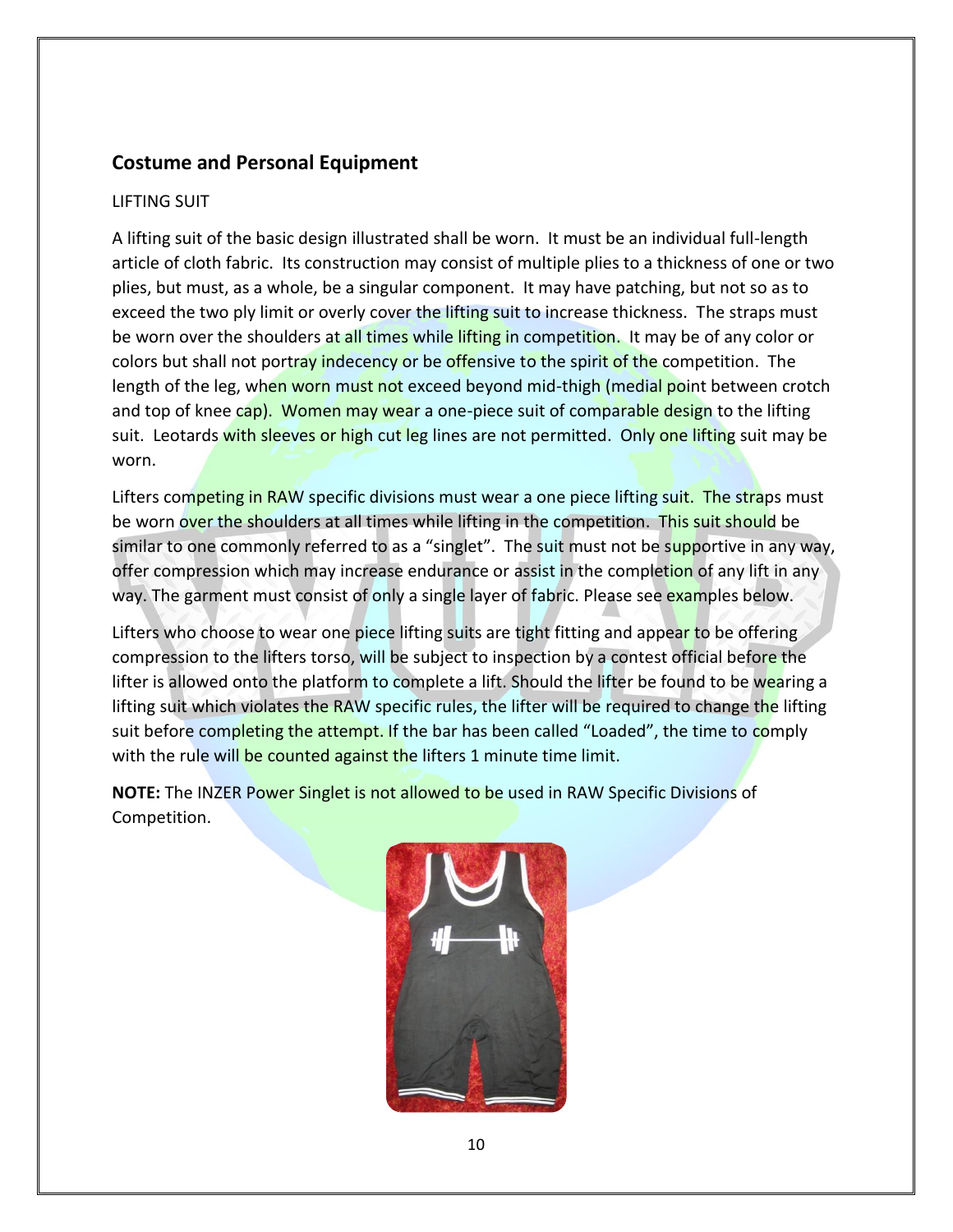#### UNDERSHIRT/LIFTING SHIRT/BENCH SHIRT

Lifters competing in RAW or Equipped divisions must wear as a minimum, a shirt, commonly referred to as a "t-shirt" or similar shirt, during the squat and bench press. This shirt may be with or without sleeves. It must be an individual article of fabric and consisting of cloth, polyester or combination.

Lifters competing in RAW specific divisions may not wear any sort of supportive shirt or compression shirts under the lifting suit during any lift. This includes shirts known as BenchPress Shirts and Erector Shirts.

Lifters who choose to wear shirts which are referred to as athletic moisture wicking shirts, cool dry or similar style shirts which are tight fitting will be subject to inspection by a contest official before the lifter is allowed onto the platform to complete a lift. Should the lifter be found to be wearing a shirt which violates the RAW specific rules, the lifter will be required to change the shirt before completing the attempt. If the bar has been called "Loaded", the time to comply with the rule will be counted against the lifters 1 minute time limit.

Bench Press specific shirts: The construction may consist of multiple plies, but must, as a whole, be a singular component and cover the backs. Reasonable patching to repair tears is permitted, but the number and placement of the patching shall not be designed to increase, enlarge or enhance the body's natural musculature or to alter the design of the shirt. The shirt may have an open collar design. The shirt may have Velcro closing straps. The shirt must have a fabric panel which covers the lifters back so that no skin is exposed to touch the bench. It should not be excessively loose or widely open. Sleeves must be short and remain above the elbow when worn. It may be of any color or colors, but shall not portray indecency or be offensive to the spirit of the competition. Canvas Bench Press shirts are not allowed.

#### BRIEFS

A pair of briefs of any design may be worn, provided that the length of the legs are less than those of the lifting suit when worn, and that the waist does not extend beyond approximately mid-torso. The briefs must be an individual article of cloth fabric. The construction may consist of multiple plies to a thickness of one or two plies, but must, as a whole, be a singular component. Athletic supporters or underwear are permitted under the briefs. Only one pair of briefs may be worn under the lifting suit.

Only one lifting suit and optionally one pair of briefs may be worn during the competition.

Lifters competing in RAW specific divisions may not wear any type of supportive brief under the lifting suit during any lift. This does not apply to garments such as athletic supporters or underwear. The underwear may not extend beyond the legs of the one piece lifting suit.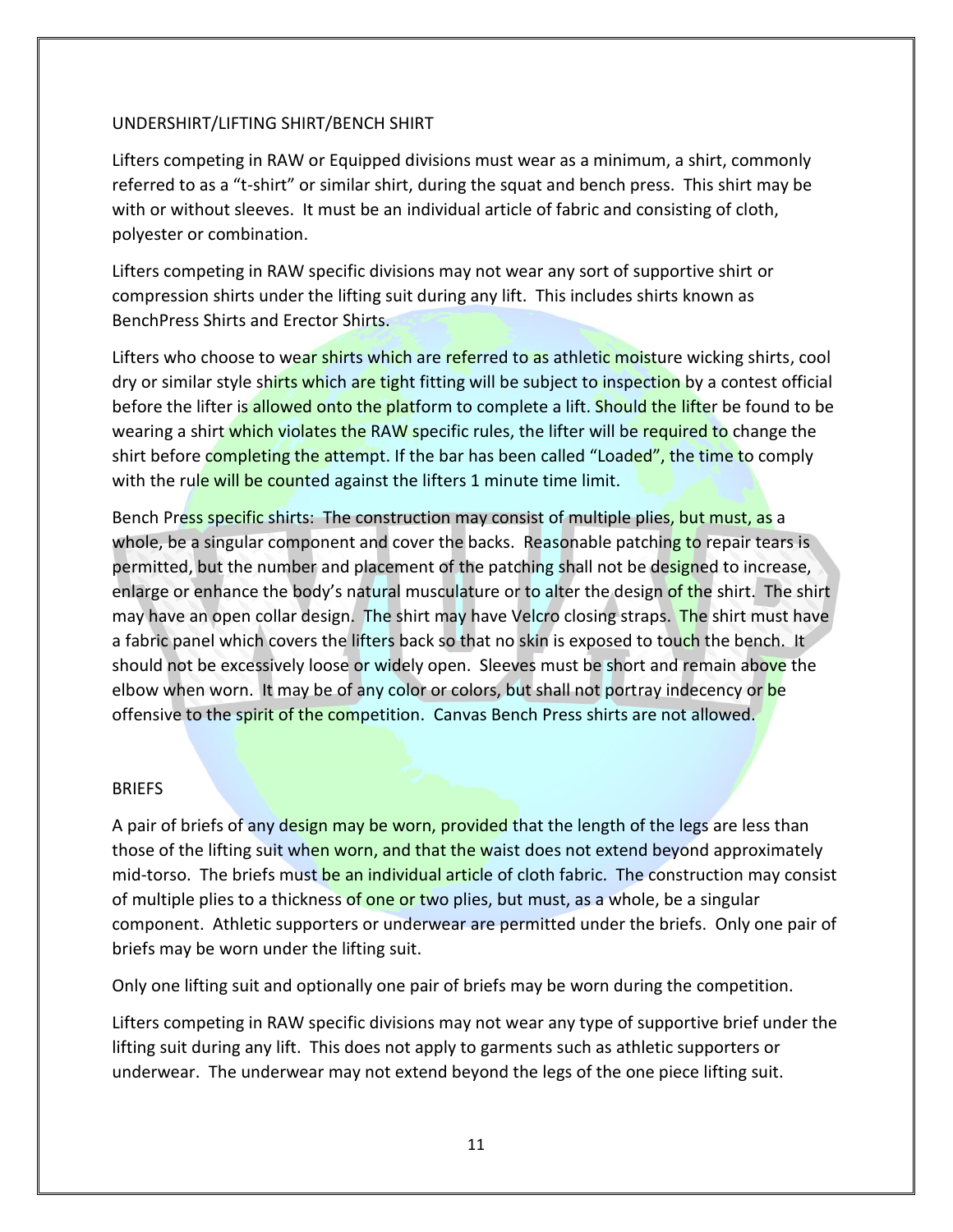### **SOCKS**

Socks may be worn. When worn during the squat and benchpress, they may not extend over the knee nor on the legs so that they touch any knee wrapping or kneecap supporter. Fulllength leg stockings, tights, or hose are not permitted. Optionally up to two pairs of socks may be worn. During the deadlift – socks which cover the shin bones must be worn.

## SPECIAL CONSIDERATIONS

Women may wear additional protective briefs or panties. Women may also wear a bra provided it contains no special support. The use of tampons, sanitary napkins or related articles used for feminine hygiene protection are permitted.

Plastic or fabric shin guards may be worn in conjunction with socks which cover the shin bones but must not extend to a point higher than the lower border of the patella and not lower than the superior border of the ankle joint.

## BELT

A competitor may wear a belt. If worn, it shall be on the outside of the lifting suit.

Materials and construction:

The main body shall be made of leather, cloth, vinyl, or nylon in one of more laminations which may be glued and/or stitched together. It shall not have any additional bracing or supports of any material either on the surface or concealed within the laminations of the belt. A metal buckle, studs and stitching are the only non-leather components permitted. The buckle shall be attached at one end of the belt by means of studs or stitching. The belt shall not have any inflatable component on or within any of its surface. A leather, cloth, vinyl or nylon tongue hoop shall be attached close to the buckle by means of studs and/or stitching. The lifter's name, the lifter's nation, state or club may appear on the outside of the belt, but shall not portray indecency or be offensive to the spirit of the competition. A one or two prong buckle as well as the 'lever action' fastening device may be used.

#### DIMENSIONS of the BELT

Width of the belt is to be a maximum of 10 cm. Thickness of the belt is to be a maximum of 13mm, along the main length.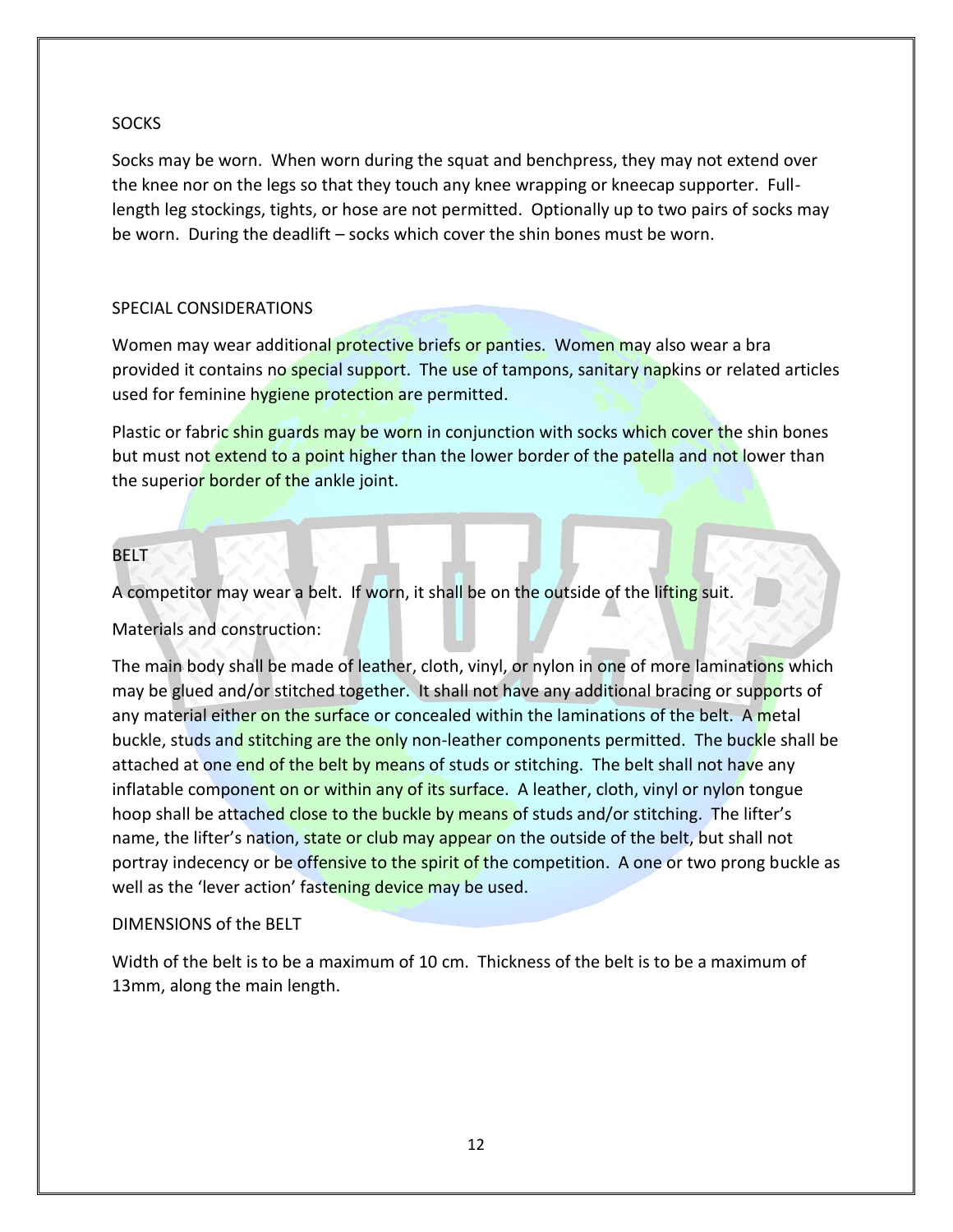## FOOTWEAR

Footwear, more substantial than basic socks must be worn for the Squat and Benchpress. In the Deadlift, slippers or shoes that cover the foot must be worn. The only restrictions to such footwear are that no metal cleats or spikes are permitted.

#### **WRAPS**

Knee wraps and wrist wraps, which meet the specifications which will be defined below, may be worn during the squat by lifters competing in RAW specific divisions and EQUIPPED divisions. (Effective 7-Dec-2014). Knee wraps and knee sleeves are **NOT** permitted during the deadlift by lifters competing in RAW specific divisions.

The fabric nature shall be elastic weave primarily of polyester, cotton or medical crepe singly or in combination. Wraps of rubber or rubberized substitutes are not permitted except as noted for the elbows.

Wraps may be used as follows:

Wrists: Wraps not exceeding 1m in length and 8cm in width may be worn if they are the wraparound style, they may have a thumb loop and velcro patch for securing them. A wrist wrap shall not exceed beyond 10cm above and 2 cm below the center of the wrist joint, not exceeding a total coverage of 12cm in both directions.

Knees: Wraps not exceeding 2.5m in length and 8cm in width may be worn. Alternatively, elasticized knee supports not exceeding 30cm in length may be worn. A combination of the two is not permitted. A knee wrap shall not extend beyond 15cm above the and 15cm below the center of the knee joint, not exceeding a total of 30cm in both directions. Knee wraps shall not touch the socks or lifting suit.

Elbows: Elbow wraps and elbow sleeves are **NOT** permitted in the bench or deadlift.

Wraps: May be joined together, but the fabric may not overlap or exceed the maximum allowed length. I.E. they must be joined end to end only.

#### PLASTERS

Two layers of plasters, band-aids or tape may be worn on the thumbs, but nowhere else without official permission of the referees or appointed WUAP Contest Official. No plasters or tape may be utilized as a strap to help the lifters hold the bar. With the permission and supervision of the referees, the appointed WUAP Contest Official, official doctor, or assigned paramedic, the lifter may apply spot plasters, bandages, tape or band-aids to muscle injuries on the body. Similarly, strip plasters, tape or band-aids may be applied to injuries on the inside of the hand, but in no circumstances, must these applications extend around the back of the hand.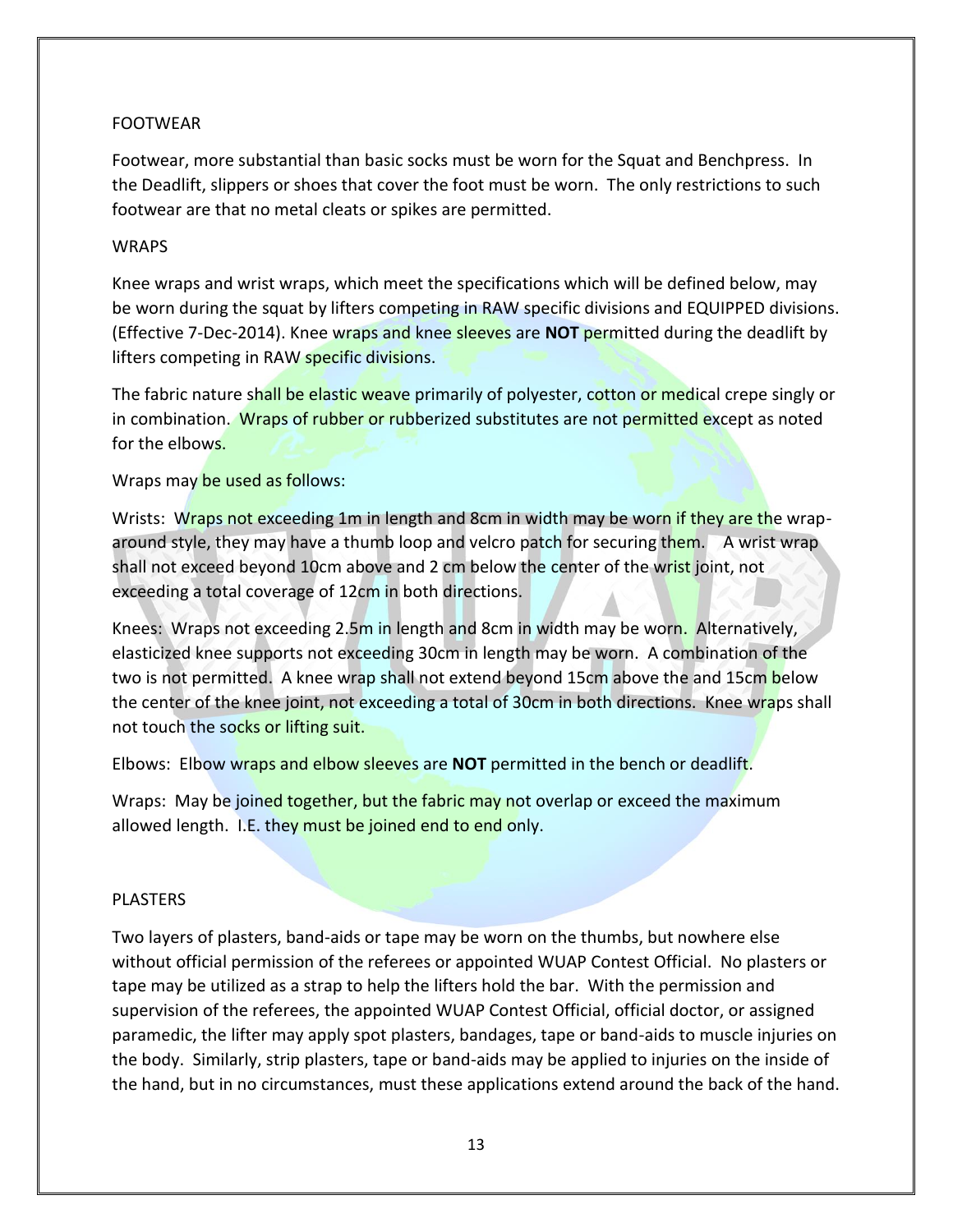#### GENERAL

The use of oil, grease or other lubricants and liquids on the body, costume or personal equipment to aid in the execution of a lift is not permitted. This does not preclude the advanced therapeutic use of liniments, or rubs. However, such items not be in evidence during platform attempts, especially in the Deadlift. Only powders may be used. Powder includes chalk, talc, resin, and magnesium carbonate. Spray stickum may be used, but only on the lifter, not on the weight equipment. Nothing may be purposely applied to the platform, bench or bars.

All articles of lifter's costumes and personal equipment shall be clean and generally neat and presentable. In the discretion of the referee, a lifter will not continue in the competition if this provision is not met. Excessive 'psyching up' techniques (I.E. Swearing, hitting) shall be limited at the referee's discretion.

Smelling salts and other inhalants may not be used on the platform, but are permitted off the platform prior to the lifter commencing the lift.

## **INSPECTION OF COSTUME AND PERSONAL EQUIPMENT**

There will be no official inspection of costume and personal equipment at any WUAP sanctioned contest.

It will be the lifter's responsibility to present themselves on the platform outfitted in accordance with the rules governing costume and personal equipment.

Any item mentioned previously under costume and personal equipment may be inspected prior to the competition if the lifter has any doubt as the legality of that item. Such inspections should be requested during the weigh-in sessions and directed to one of the WUAP referees present, not an appointed weigh-in official. Such inspections may also be made at any time prior to lifting by one of the appointed 'WUAP Contest Officials' or WUAP referee. Any conjecture or doubt about the legality of any such items shall be referred to the appointed 'WUAP Contest Officials'.

Items of personal attire not covered in the rules governing costumes and personal equipment such as: headbands, mouth pieces, ribbons, watches, costume jewelry, eyewear and feminine hygiene articles are permitted. However, hats, bandanas or head bands worn as to cover the head as a hat are not permitted to be worn on the platform.

Any items worn on the platform considered objectionable by virtue of being unclean, torn or tattered, indecent or offensive to the spirit of the competition shall be removed before the lifter is permitted to proceed.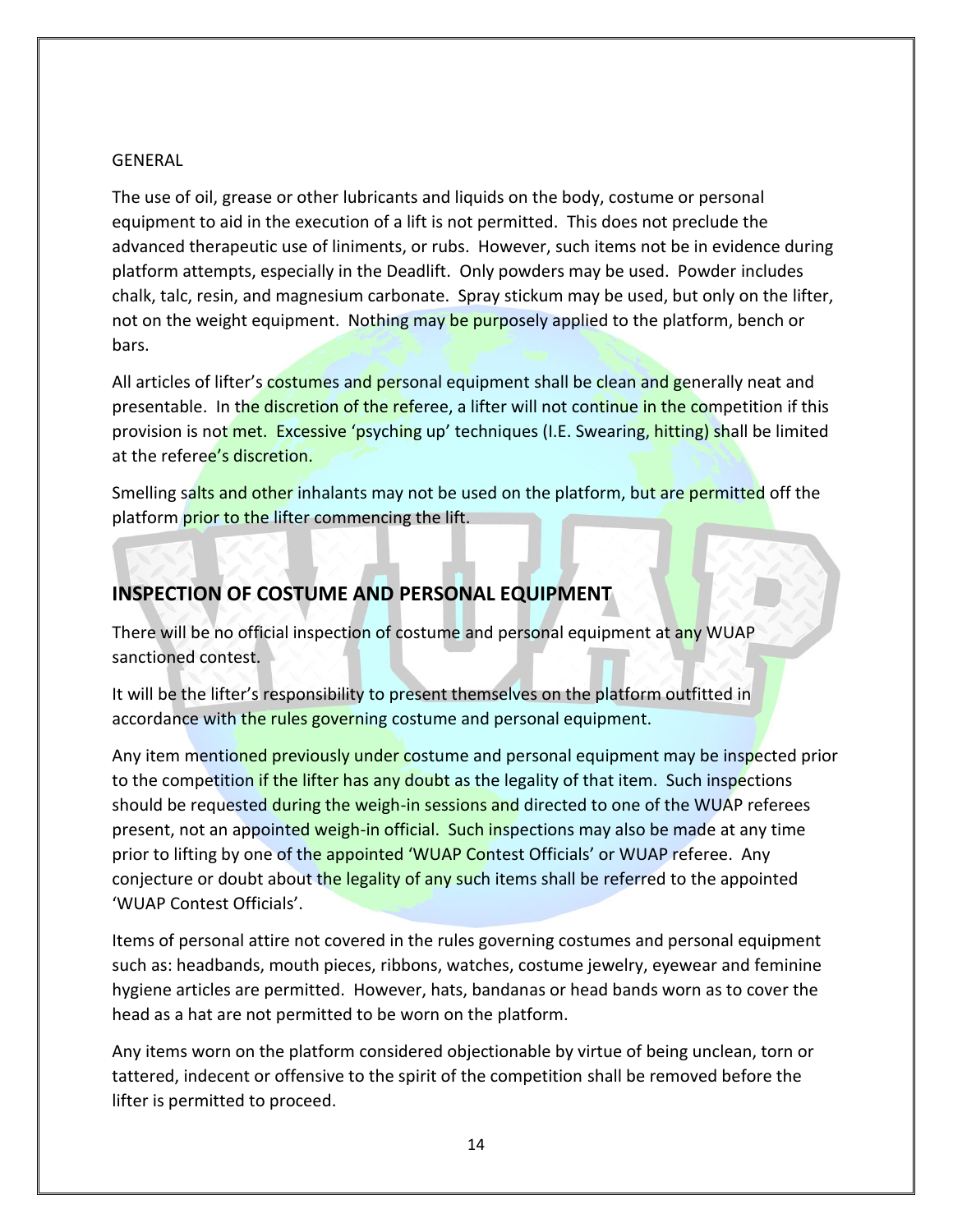If a lifter performs on the platform wearing or using any item that is illegal or not verifiably approved, the lifter shall lose credit for that lift, and may be disqualified from the competition. Any minor oversights, or items covered above, noticed before the lifter performs, should be indicated to the lifter and rectified prior to continuing.

Any lifter performing on the platform maybe be inspected before or after a lift if any of the referees doubt the legality of the costume or personal equipment being used.

Any lifter successful in a world record attempt must be inspected. Inspection may be solely visual when the legality of the lifter's costume and personal equipment is obvious, or more thorough if deemed necessary. Thorough inspections should be performed off the platform, preferably in a private area, either by the three referees, or officials delegated by the referees in cases where the lifter is of the opposite sex. In all cases an announcement shall be made by the head referee to the speaker and records processor that the record has been verified.

# **POWERLIFTS AND RULES OF PERFORMANCE**

## **SQUAT**

After removing the bar from the racks while facing the front of the platform, the lifter may move forward, backward or sideways to establish the lifting position, but must remain basically facing forward toward the head referee. The top of the bar must not be positioned more than 3cm below the top of the anterior deltoids. The bar shall be held horizontally across the shoulders with the hands and/or fingers gripping the bar, and the feet flat upon the platform with the knees locked. (See diagram 1)

The lifter shall wait in this position for the head referee's signal. The signal will be given as soon as the lifter is set and demonstrates control with the bar properly positioned. The head referee's signal shall consist of a downward movement of the arm and audible command "Squat".

Upon receiving the head referee's signal, the lifter must bend the knees and lower the body until the top surface of the legs at the hip joint are lower than the top of the knees. (See diagram elements 1,2,3,4).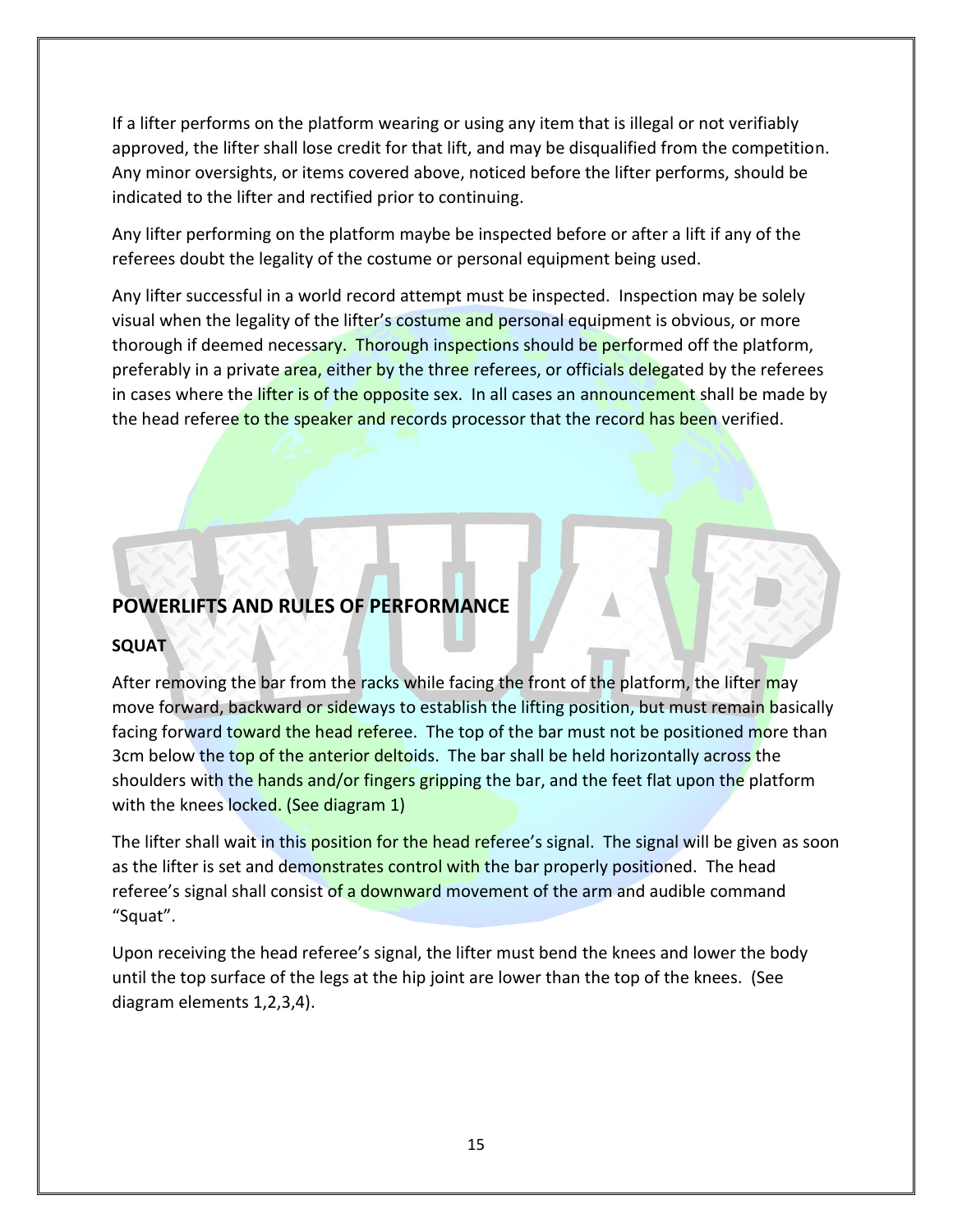

The lifter must recover at will, without double bouncing, to an upright position with the knees locked. The bar may stop, but there must be no downward motion during recovery. As soon as the lifter has demonstrated a controlled final position, the head referee will give the signal indicating completion of the lift and to replace the bar.

The signal to replace the bar will consist of a backward motion of the arm and the audible command of "Rack". The lifter must then make a bona fide attempt to return the bar to the racks. In the event the lifter fails to complete the lift, the lifter should make every effort possible to 'stay with the bar', and with the help of the spotters, replaced the bar on the rack. The safety of the lifter and spotters is critical, so it is important to maintain control of the bar.

The lifter shall not hold the collars or discs at any time during the performance of the lift. However, the edge of the hands gripping the bar may be in contact with the inner surface of the collar.

Not more than five and not less than two loaders/spotters shall be on the platform at any time. In addition, designated personnel to operate the squat rack shall also be allowed on the platform.

The lifter may enlist the help of spotters in removing the bar from the racks; however, once the bar has cleared the racks, the spotters shall not physically assist the lifter with regards to getting into the proper set position. The spotters may assist the lifter to maintain control if the lifter stumbles or demonstrates any evident instability. The lifter must stay with the bar until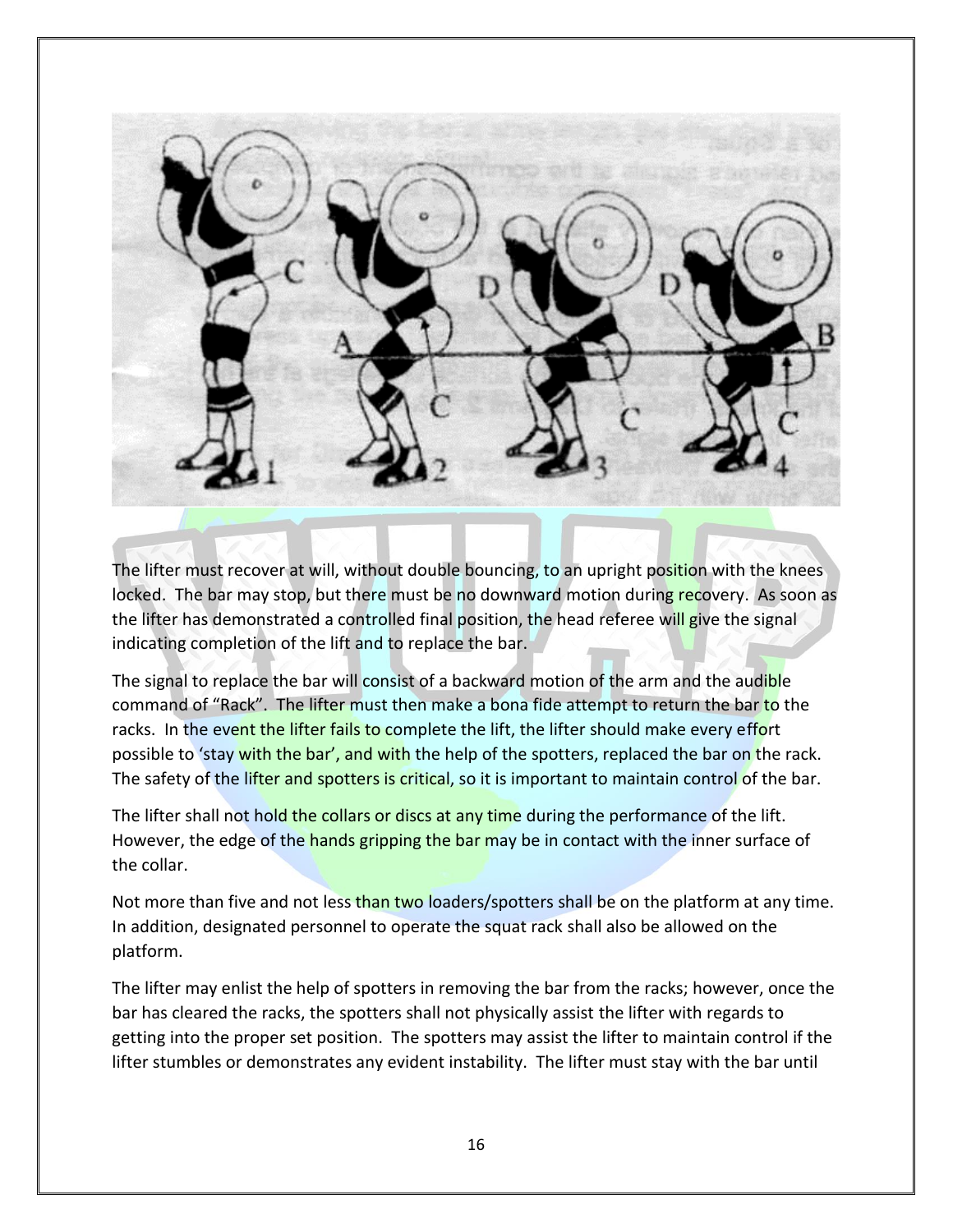the bar is racked. In the opinion of the referees, if the lifter intentionally dumps the bar, the lifter will be disqualified from the contest.

The lifter will be allowed only one commencement signal per attempt.

The lifter may be given an additional attempt at the same weight at the head referee's discretion if failure in an attempt was due to any error by one or more of the platform crew.

## Causes for Disqualification of a Squat

- Failure to observe the head referee's signals at the commencement or completion of the lift.
- Double bouncing or more than one recovery attempt at the bottom of the lift
- Failure to assume an upright position with knees locked at the commencement or completion of the lift.
- Movement of the feet laterally, backwards or forwards that would constitute a step or stumble.
- Failure to bend the knees and lower the body until the surface of the legs at the hip joint are lower than the tops of the knees. (Refer to diagram elements  $1,2,3,8,4$ )
- Any resetting of the feet after the squat signal
- Contact with the bar by spotters between the referee signals.
- Contact of elbows or upper arms with the legs
- Failure to make a bona fide attempt to return the bar to the racks.
- Any intentional dropping or dumping of the bar.

## **BENCHPRESS**

The head of the bench must be placed on the platform facing the head referee with the head referees back to the audience. The lifter must lie backward with the shoulder and buttocks in contact with the flat surface of the bench. The position of the buttocks shall be maintained throughout the attempt. The lifters shoes or toes must be in solid contact with the platform or surface. The position of the head is optional.

Ta achieve firm footing; a lifter of any height may use discs or blocks to build up the surface of the platform. Whichever method is chosen; the shoes must be in a solid contact with the surface. If blocks are used, they shall not exceed 45cm x 45cm and not higher than 15cm.

Not more than 5 and no less than 2 loader/spotters shall be in attendance during the execution of a lift. The lifter may enlist the help of one or more of the designated spotters or enlist a personal spotter to assist in positioning on the bench, adjusting the lifters belt and in removing the bar from the racks. Only designated spotters may remain on the platform during the lift. The lift off must be to arm's length and not be down to the chest. A designated spotter, having provided a center lift off, must immediately clear the area in front of the head referee and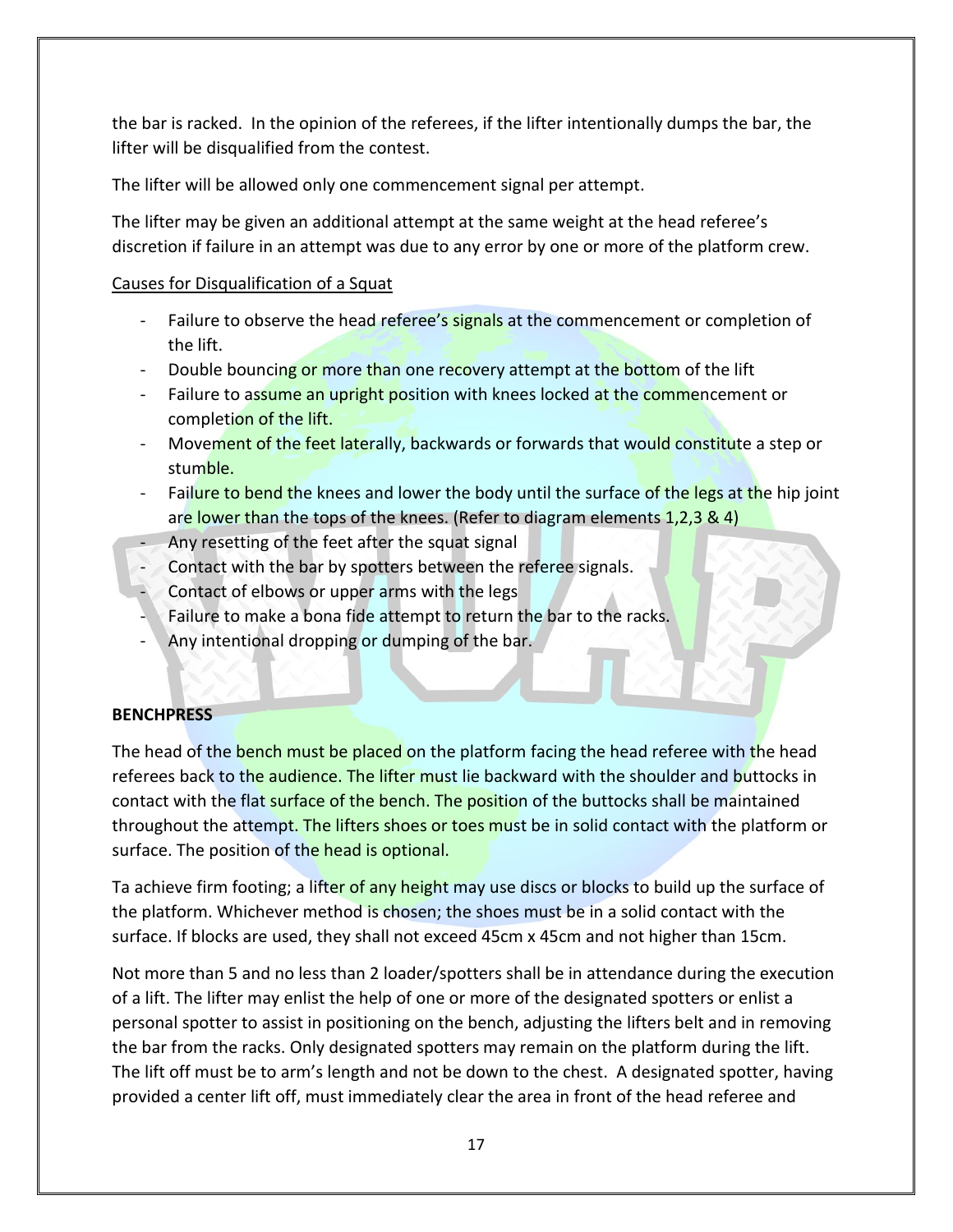move to a position away from the platform. If the personal spotter does not immediately leave the platform area and/or in any way distracts or impedes the head referees' responsibilities, the referee may determine that the lift is unacceptable, and be declared "no lift" by the referees.

The spacing of the hands on the bar is optional. The reverse grip is allowed.

After receiving the bar at arm's length, the lifter shall lower the bar to the chest and await the head referee's signal.

The signal shall be an audible command "Press" and given once the bar is motionless on the chest.

The lifter will be allowed only one commencement signal per attempt.

After the signal to commence the lift has been given, the bar is to be pressed upward. The bar shall not be allowed to sink into the chest or move downwards prior to the lifters attempt to press upward. The lifer will press the bar to the straight-arms length and hold the bar motionless until the audible command of "Rack" is given. Bar my move horizontally and may stop during the ascent, but may not move downward towards the chest.

Causes for Disqualification of a BenchPress

- Failure to observe the referee's signals at the commencement or completion of the lift.
- Any lateral movement of the hands during the lift proper (between the referees signals).
- Failure of the buttocks to remain in contact with the bench during the lift proper.
- Any change in the elected lifting position of the feet in contact with the platform or blocks. The lifter may start with feet flat on the platform or on his or her toes. The lifter must remain in the chosen position during the lift proper.
- Any movement of the feet which changes the location of contact with the platform or foot blocks during the lift proper.
- Bouncing the bar off the chest.
- Allowing the bar to sink into the chest after receiving the referee's signal.
- Pronounced uneven extension of the arms during or at the completion of the lift as determined by the referee's
- Any downward motion of the bar during the course of being pressed to arm's length.
- Contact with the bar by the spotters between the referee's signals.
- Any contact of the lifter's shoes with the bench.
- Deliberate contact between the bar and the bench uprights during the lift which would be determined by the referees to assist in the completion of the lift.
- It is the responsibility of the lifter to inform any personally enlisted spotters to leave the platform as soon as the bar is secured at arm's length. Such spotters shall not return to the platform. It is especially important for a spotter providing a center lift off to leave the platform quickly so as not to impair the head referee's duties.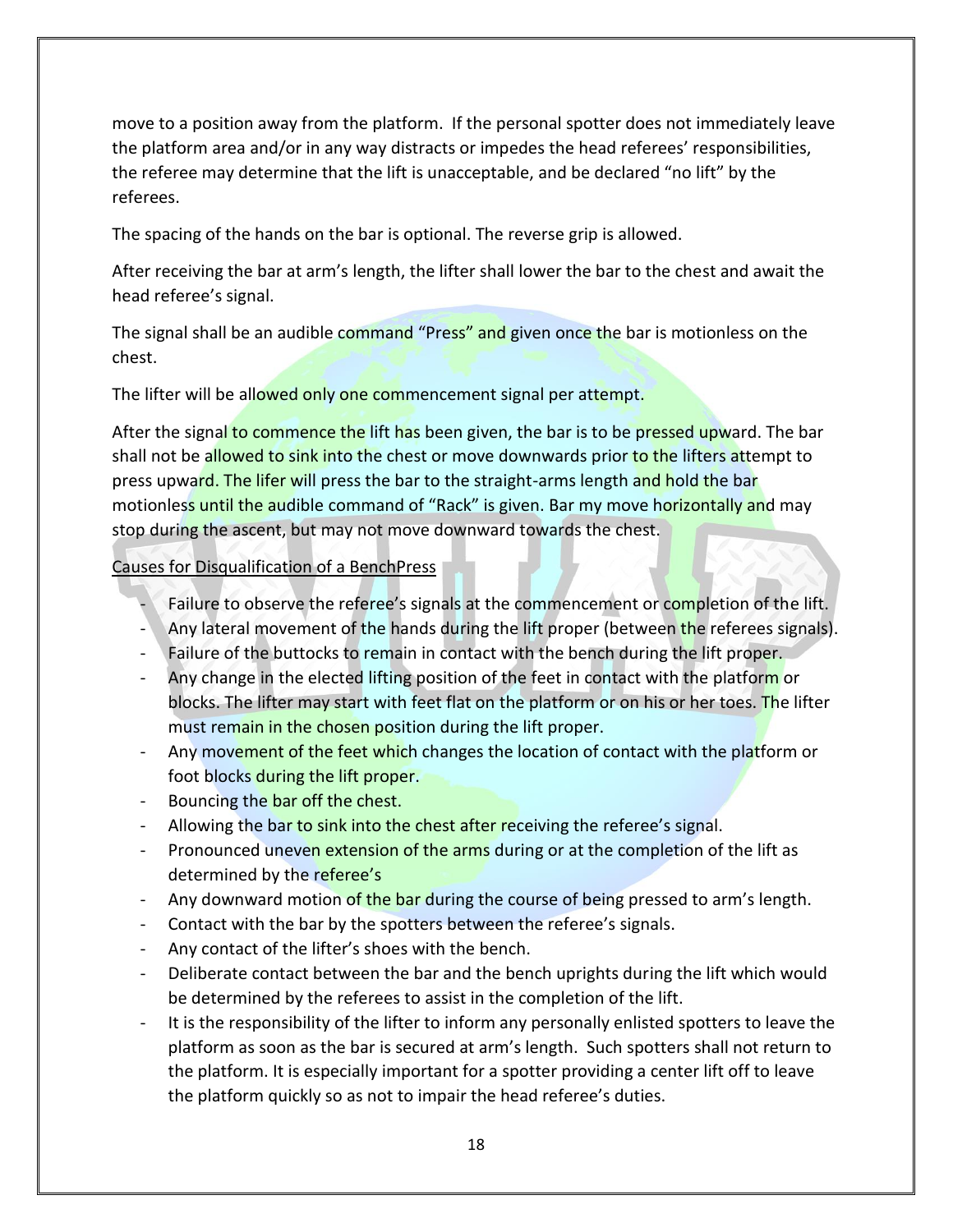## **DEADLIFT**

The bar must be laid horizontally in front of the lifter's feet, gripped with an optional grip in both hands, and lifted until the lifter is standing erect. The bar may stop but there must be no downward motion of the bar.

The lifters shall face the front of the platform.

On completion of the lift, the knees shall be locked in a straight position and the lifter shall be standing erect.

The head referee's signal shall consist of a downward movement of the arm and the audible command of "Down". The signal will not be given until the bar is held motionless and the lifter is at an apparent finished position.

Any raising of the bar or any deliberate attempt to do so will count as an attempt.

## Causes for Disqualification of a Deadlift

- Any downward motion of the bar before it reaches the final position
- Failure to stand erect
- Failure to lock the knees straight at the completion of the lift.
- Supporting the bar on the thighs during the performance of the lift. "Supporting" is defined as a body position adopted by the lifter that could not be maintained without the counterbalance of the weight being lifted.
- Movement of the feet laterally, backward or forward that would constitute a step or stumble.
- Lowering the bar before receiving the head referee's signal.
- Allowing the bar to return to the platform without maintaining control with both hands.
- Hitching or jerking the bar upward during the lift.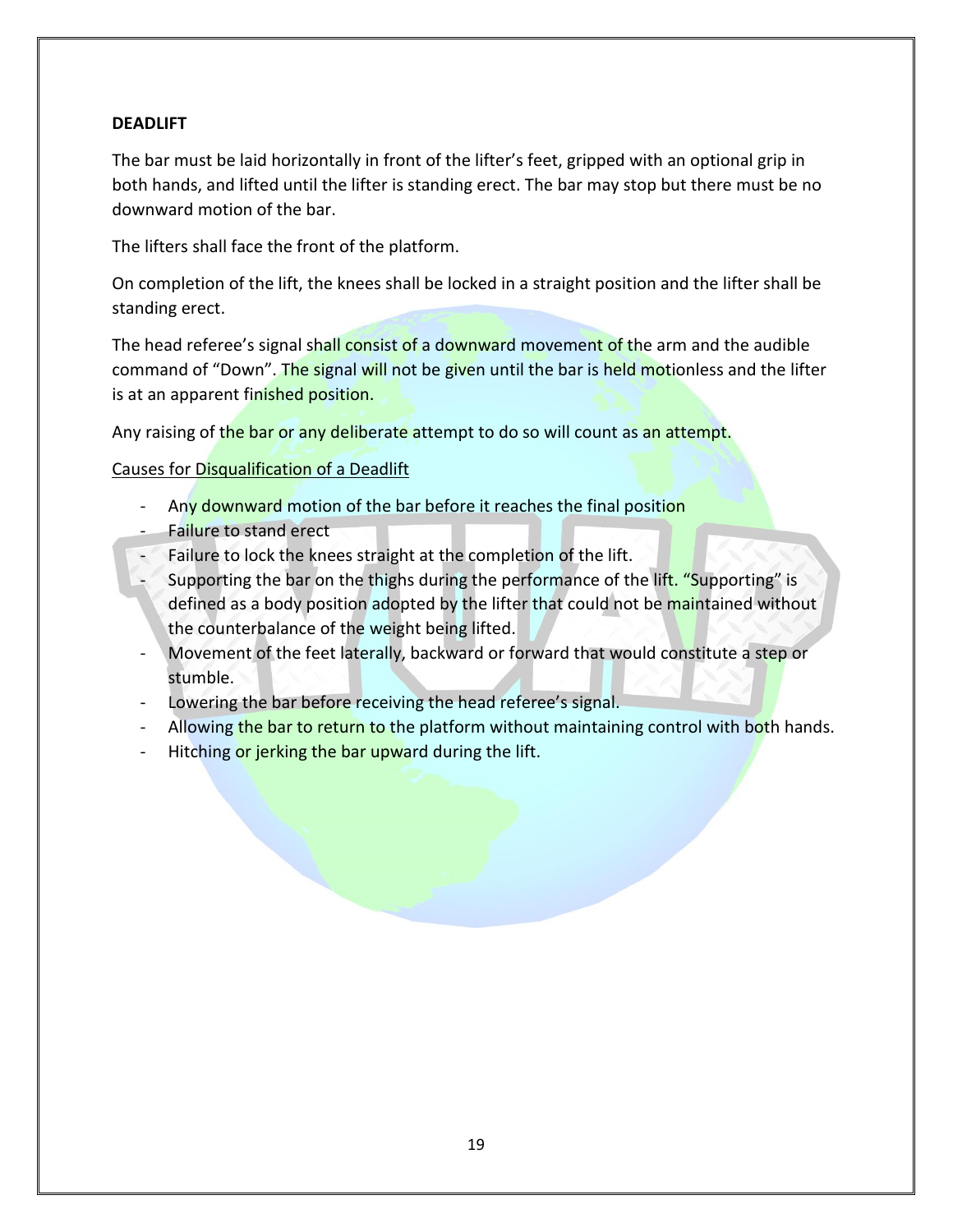## **WEIGH-IN**

At all Internationally Sanctioned Championships, weighing in of the competitors shall be initiated 24-hours before the start of the championship for a category. The mandatory weigh-in session shall be of a minimum duration of 1 ½ hours. There shall another weigh-in sessions commencing 2 hours before and ending ½ hour before the start of the competition for a particular category. Additional interim weigh-in sessions may be provided at the discretion and agreement of the competition Organization Committee and appointed WUAP Contest Officials. All weigh-in sessions and their durations must be posted and communicated to all lifters and coaches. Weigh-in officials must sign the lifter card at the time of weigh-in.

All lifters in the category must weigh-in during one of the provided weigh-in sessions. All weighin sessions must be carried out in the presence or authority of at least one WUAP referee.

The weigh-in session must be in a private area, where only the athlete, coaches, managers and referees or appointed official are present. The athlete's weight and first attempt(s) must not be made public until all lifters competing in that category have been weighed.

Lifters must be weighed in nude or in standard underwear (briefs for me, bra and panties for women). The weigh-in procedure must ensure that lifters are weighed in only in the presence of his or her own sex. Additional officials may be appointed for this purpose.

During the weigh-in sessions, lifters uncertain about items of costume or personal equipment should have the items inspected at that time by a WUAP referee, but not by the weigh-in personnel.

Each lifter my only be weighed once. Only those whose body weight is heavier or lighter than the category limits of the category entered are allowed to return to be weighed. The lifter must return to the scales and make weight during one of the official weigh-in sessions and before the end of the final weigh-in session. If the lifter does not make weight at the end of the official weigh in sessions will be eliminated from competition for that body weight category. Lifters attempting to make weight at a category may be weighed as often as they wish during the posted weigh-in schedule.

A lifter who is too heavy may choose to be moved to the next higher weight class. The lifter must again be weighed during the weigh-in sessions scheduled for the category. All qualifying standard must be met and proof of qualification resides with the lifter.

A lifter who weighs lighter than the lower limit of the category, may drop to the next lower category, provided the weigh in sessions for that weight category have not finished. All qualifying standards must be met and proof of qualification resided with the lifter.

Official body weights must be recorded to the nearest tenth of a kilogram.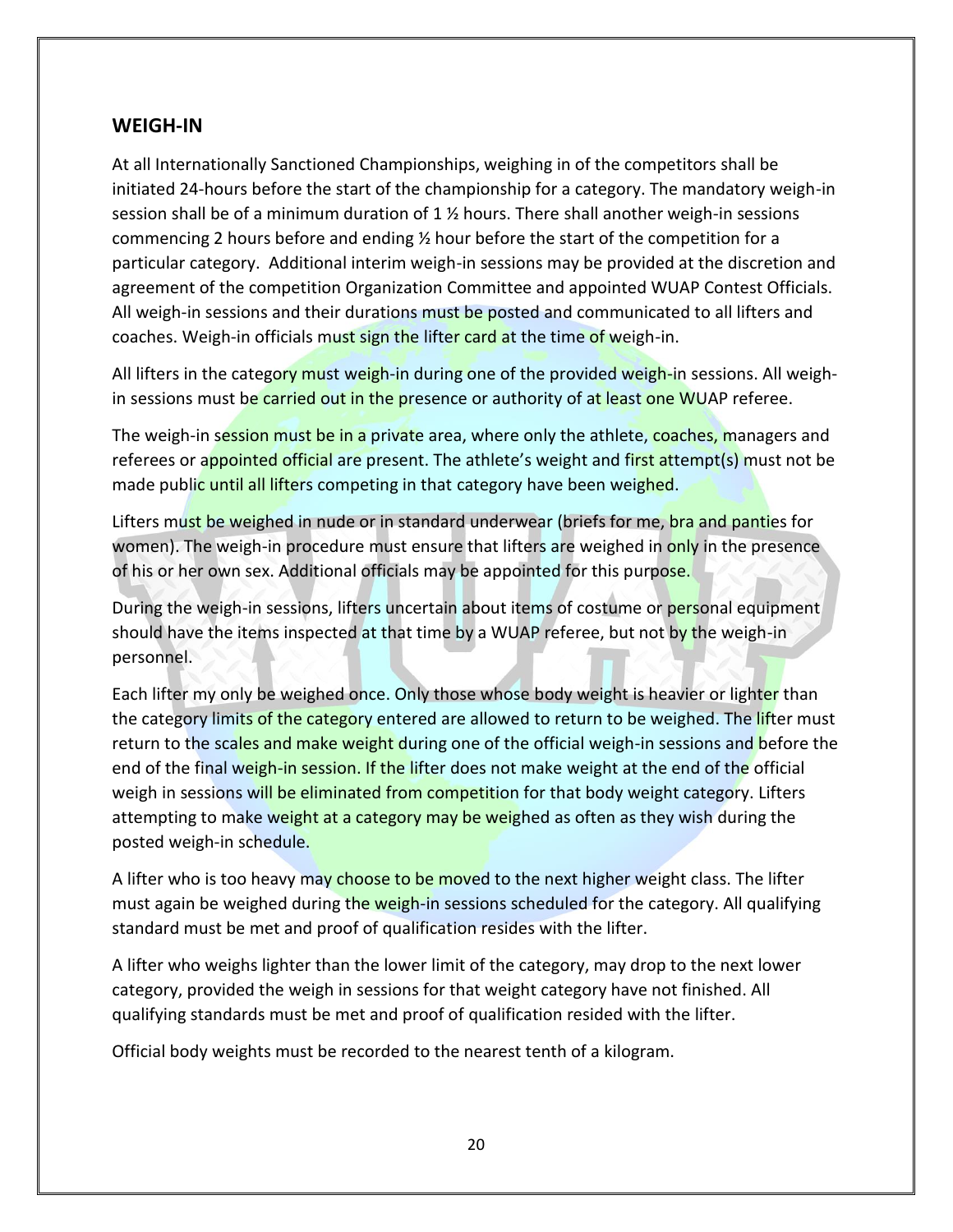Any lifter that has not weighed in and had his or her opening attempts recorded at the last weigh-in session that ends thirty minutes prior to the start of his or her session, round or flight, nay not compete in that session, round or flight. In the case where there is one session in the competition, that competitor shall not be allowed to participate in the competition. In cases where inclement weather and/or hazardous conditions exist around the venue, extension of weigh-in time shall be determined upon the discretion of the WUAP technical officer or appointed WUAP contest official.

If two lifters register the same body weight at the weigh-in and eventually achieve the same total at the end of the competition, they will be reweighed and the lighter person will take precedence over the heavier person. However, if they still weigh the same after reweighing, they will share the placing, and each receive any award that is being presented. In such circumstances, should two lifters be in the first place, the next lifter shall be awarded third place and so forth.

Lifters should, if required, check reach heights and during these periods prior to the start of the competition. Additionally, the first attempts will be required of the lifters at the time of weighin.

## **ORDER OF COMPETITION**

#### The "Round System"

At the weigh-in, the lifter must declare a first attempt for all three lifts.

10 or less lifters in a session must lift in one Flight. 10-15 lifters in a session may be divided into two flights though again one Flight is preferable. Over 15 Lifters must be split into appropriate Flights. Decisions on such divisions shall be made by the appointed WUAP Contest Officials' in conjunction with the competition Organizing Committee. Whenever possible lifters in the same body weight category should all compete in the same flight. Flights should be classified 'A', 'B', 'C', etc. Flight 'A' will normally consist of lifters in one body weight category. Flight 'B' the next higher body weight category, and so on. Should the number of lifters in any category necessitate that category being split into more than one Flight, then the first Flight should consist of lifters with lower totals than the second Flight and so on, based on previous best total results. Competitions combining men and women lifters may make different determinations. Where there are multiple Flights, Flight 'A' will complete all three rounds of the Squat (all three attempts), then Flight 'B' will make all three rounds of the Squat, and so on, repeating the same process for the Bench Press and Deadlift. Three unsuccessful attempts in any lift will automatically eliminate the lifter from the competition. Lifters will not be permitted to re-enter the meet as a guest lifter or to attempt a record lift. If the number of lifters in a flight drops to ten or less, there will be an automatic 5- minute rest following the completion of all first attempts, then again after all record attempts.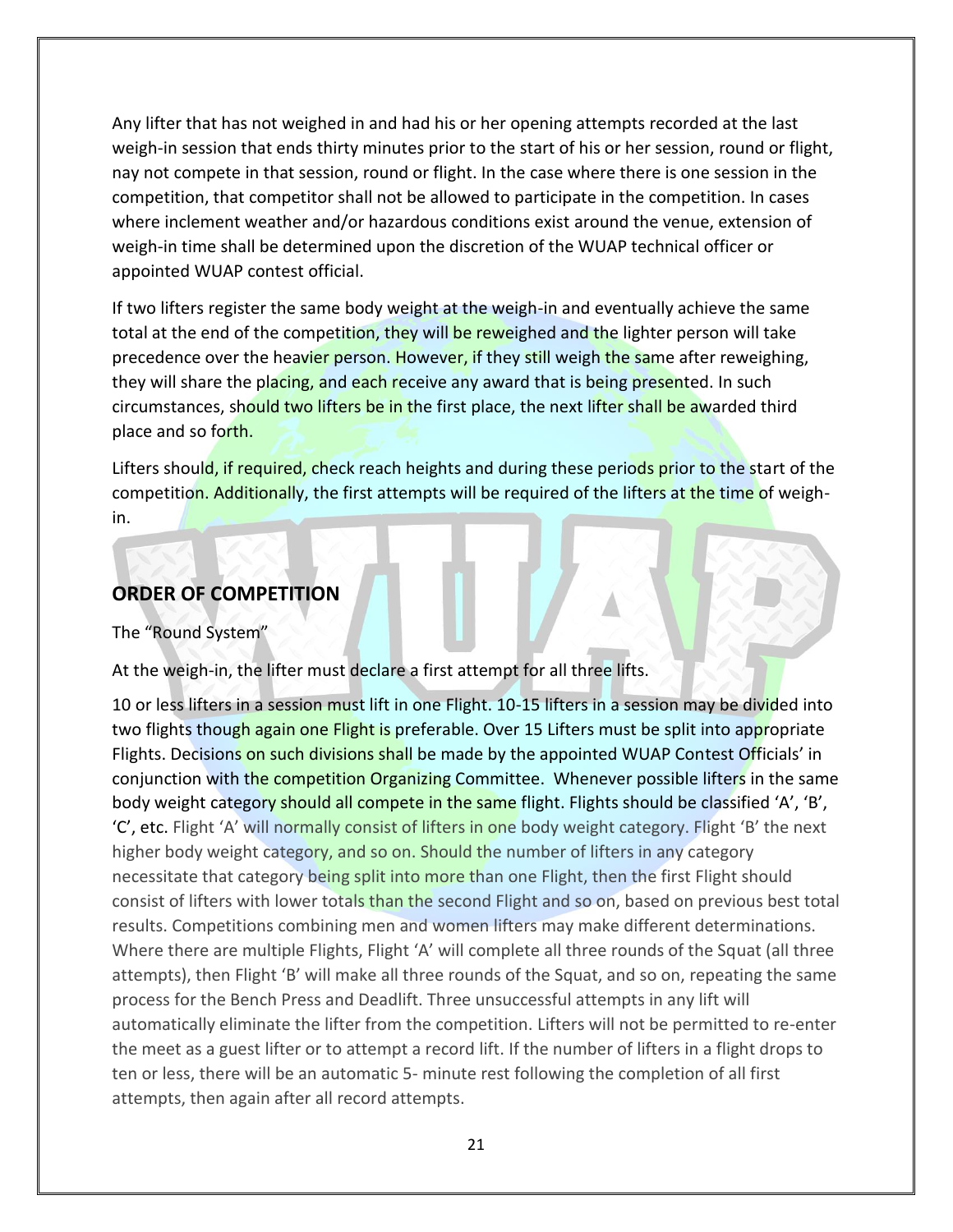All lifters will take their first attempt in the first round, their second attempt in the second round, and their third attempt in the third round.

The bar must be loaded progressively during a round on the principle of a raising bar. At no time, will the bar be reduced within a round except for errors as described herein, and then only at the end of the round.

Lifting order in each round will be determined by the lifter's choice of weight per attempt. If two lifters are choosing the same weight, the lifter with the higher bodyweight at weigh-in, will lift first.

A lifter will not be allowed to call for a weight lower than the attempted in the previous round.

If unsuccessful with an attempt, the lifter will wait until the end of the round before attempting that weight again.

All attempts that will be attempted again due to a scorekeeper's error, loader's or spotter's error, or for any other reason, except for failure for the lifter to be announced, will occur at the end of the round in which the error occurred. This will happen in this manner regardless of the progressive advancement of the bar. If such an error occurs to the last lifter in the round, the error will be corrected immediately and the lifter will be given the opportunity to take the attempt over within four minutes of the bar being loaded. Also, if such an error occurs to the first lifter in a round and the attempt is repeated at the end of the round with the lifter again the first lifter in the next round, then four minutes will be allowed between the repeated attempt at the end of the round and the next attempt by the same lifter at the beginning of the following round. These are two of the rare occasions when lifters will follow themselves.

A lifter is permitted one change of weight on the first attempt of each lift. If the lifter is in the first Flight to lift, this change may take place at any time up to five minutes before the start of the first round of that lift. Lifters in following Flights are accorded the same privilege up to five attempts from the end of the previous Flight's final round. Prior notice of these deadlines will be announced by the speaker. Oversights in making these announcements will not jeopardize the lifter and will not prevent the lifters from changing the first attempt. The three platform referees or "WUAP Contest Officials" shall rule on such discrepancies that arise.

Lifters must submit their second or third attempts within one minute of completing the preceding attempt. If no weight is submitted within the one-minute time allowance, the lifter will forfeit the next round attempt.

Attempts submitted for second and third attempts on the Squat and Bench Press cannot be changed, except as noted for single lift events. Deadlift: On second attempts, the lifter shall be allowed one change in weight, and on third attempts, the lifter shall be allowed two changes in weight if he or she has been called to lift, but the bar has not been called as "ready" or "loaded".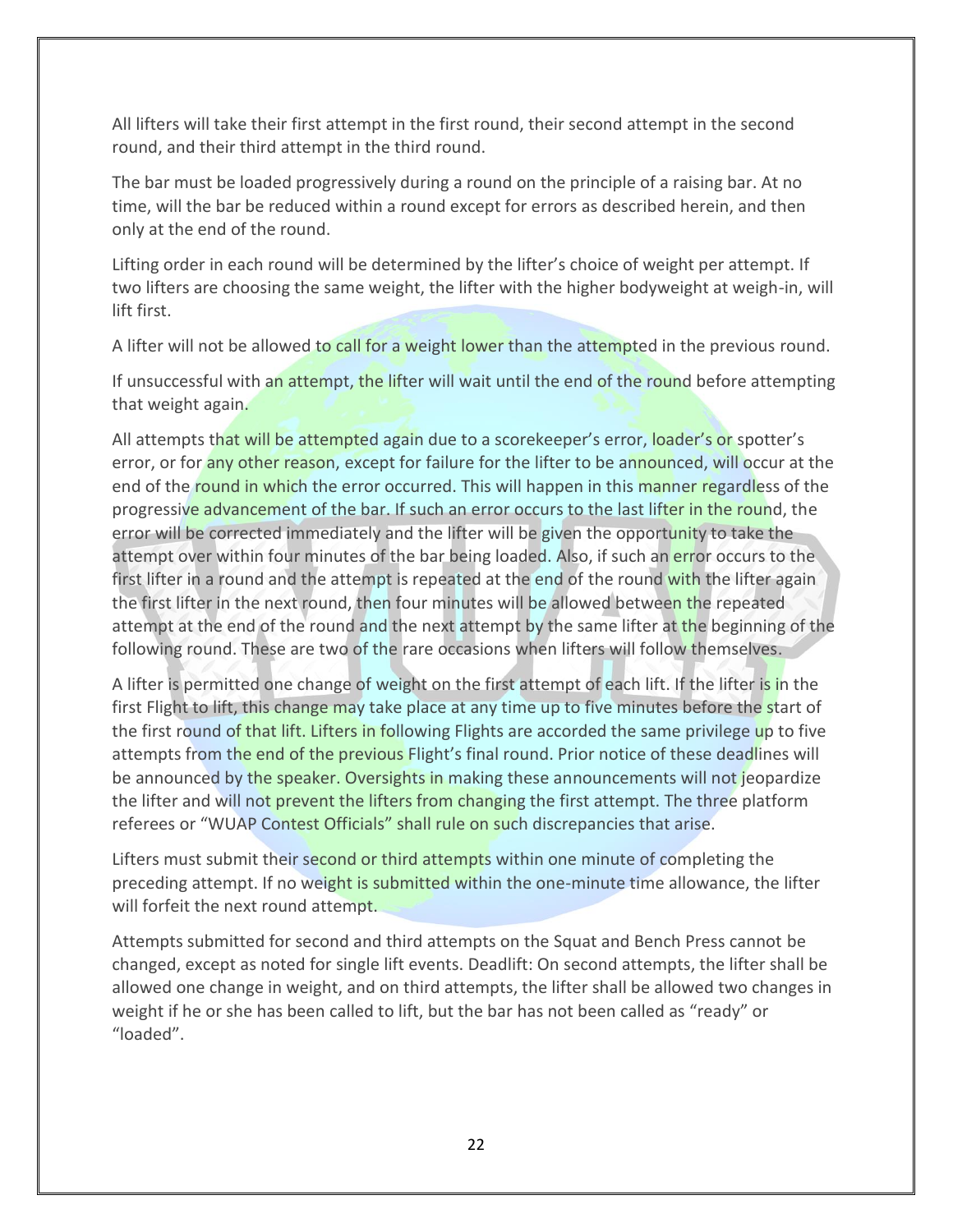In single lift meets, an opening attempt may be changed up to five minutes prior to the start of that lifter's flight. On second attempts, the lifter shall be allowed one change in weight. Third attempts may be changed 2 times if his or her name has not been called to lift.

To avoid any doubt or confusion with regards to submitting attempts, the following procedure shall be adopted:

The chosen weights for attempts are to be given in writing in the form of attempt cards to the marshal/expeditor. Different coloured cards will be used for each lift, 3 of the same color for the Squat, 3 of another color for the Bench Press, and 3 of a third color for the Deadlift. The lifter or the coach will complete the appropriate attempt cards with the weight requested and sign the card. For first attempts, the attempt cards will only be used when the weight given at the weigh-in is changed.

If a lifting session consists of a single Flight, at least a 20–30 minute interval will be taken between lifts in order to ensure adequate warm-up time.

When there is more than one Flight in a session, the lifting will be organized on an alternating Flight bases. Consequently, a time interval between flights is not required other than the time necessary for arranging the platform. Lifters not in the first Flight will be able to warm-up while the first Flight is being conducted.

The competition Organizing Committee will appoint the following officials:

Speaker-Announcer

Time Keeper (Preferably a WUAP referee)

Marshal/Expeditors

Scorers

Records Processor

Loaders/Spotters

Additional officials may be appointed as required, e.g. doctors, paramedics, etc. Responsibilities of these officials are:

The speaker is responsible for the efficient running of the competition, and acts as Master of Ceremonies. The speaker arranges the attempts chosen by the lifters in an orderly fashion, dictated by weight, and if necessary, lot number, and announces the weight required for the next attempt along with the name of the lifter. Additionally, the speaker announces, in order, the three lifters succeeding the lifter on 'deck'. When the bar is loaded and the platform cleared for lifting, the head referee will indicate the fact to the speaker, who will in turn announce that the bar is ready and call the lifter to the platform. Attempts announced by the speaker should ideally be displayed upon some type of scoreboard erected in a prominent position. The speaker is also responsible for announcing the deadlines that pertain to the 'Round System' – the approach of the time limit for changing first attempts, 5 minutes before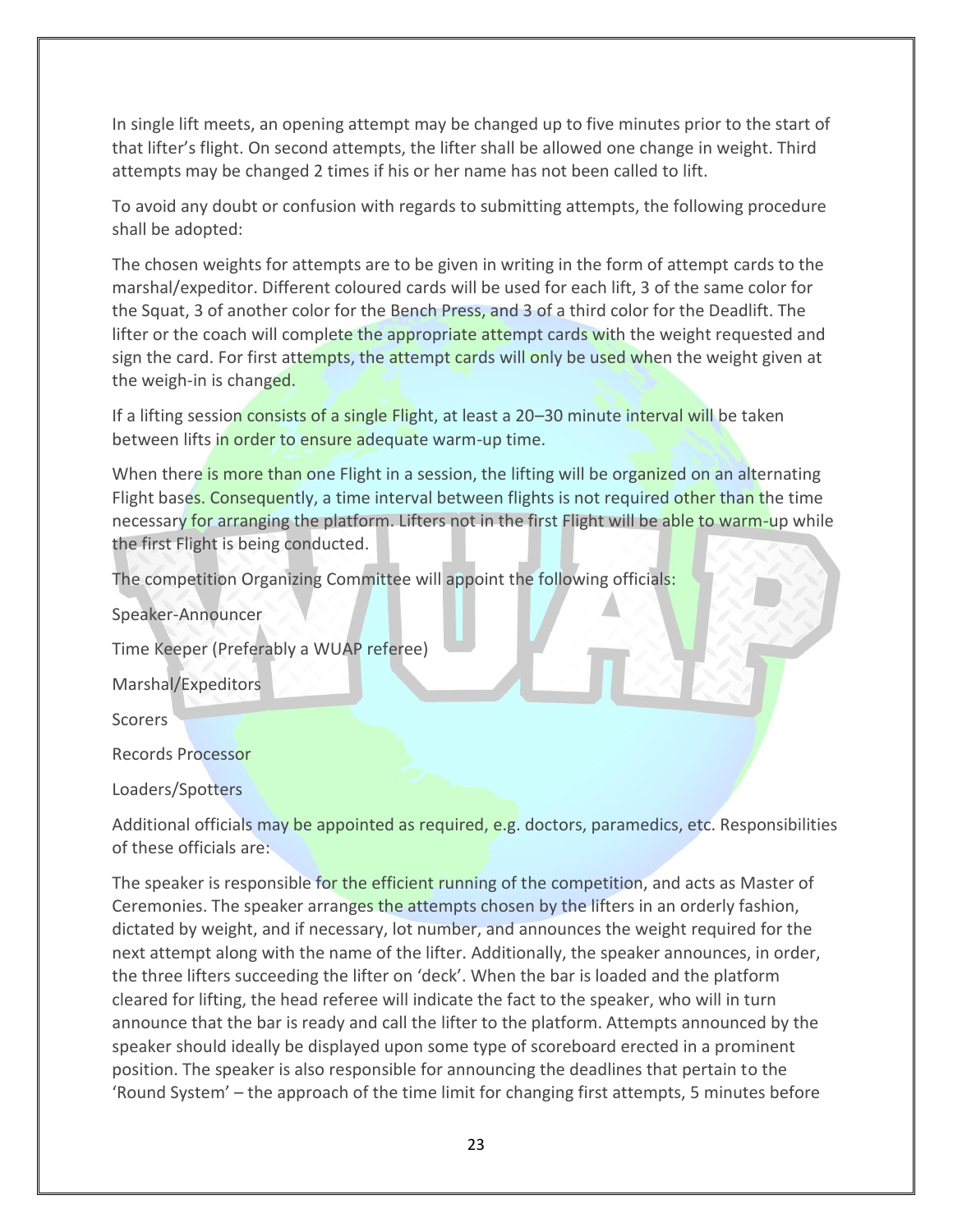the commencement of a first Flight, 5 attempts before the commencement of a following Flight.

The Time Keeper is responsible for accurately recording the time lapse between the announcement that the bar is ready and the referee's signal for the commencement of the attempt by the lifter. The time keeper is also responsible for recording other time allowances whenever required, e.g. after an attempt the lifter shall leave the platform within 30 seconds. Refer in the "Examples of Errors in Loading" section.

Once the clock is running for an attempt, it can only be stopped by the completion of the time allowance, the start of the lift, or at the discretion of the head referee who shall inform the time keeper immediately. Consequently, it is of great importance that the lifter or lifter's coach check the height of the squat racks and any bench pressing requirements, if details have not previously been collected, prior to being called, as once the bar is announced as being ready, the clock will be started. Any further adjustments to the equipment must be made within the lifter's one-minute allowance. The definition of the start of an attempt depends upon lift being performed. In the Squat and Bench Press, the start coincides with the referee's commencement signal. In the Deadlift, the start is when the lifter makes a determined attempt to raise the bar. It is the time keeper's duty to stop the clock at these defined starts so that any buzzer that may be connected to the timing device will not distract the lifter.

Marshals/Expeditors are responsible for collecting the weight required for next attempts from the lifters or their coaches and passing the information without delay to scorer's table and speaker preferably in the form of the suggested colored attempt cards. The lifter is allowed one minute between completion of one attempt and submitting to the marshal/expeditor the weight required for the next attempt. The timing of this operation is the responsibility of the marshal/expeditor, under the auspices of the head referee.

Scorers are responsible for accurately recording the progress of the competition, and on completion.

The Records Processor is specifically accountable for all world records broken, for collecting the details and initiating the paperwork information.

Loaders/Spotters are responsible for loading and unloading the bar, adjusting squat or bench rack requirements as necessary, cleaning the bar or platform upon request and agreement of the head referee, and generally ensuring that the platform is well maintained and of a neat and tidy appearance always. At no time, shall there be less than two or more than five loaders/spotters attending to the platform, plus any authorized squat rack personnel.

When the lifter prepares for an attempt, the loaders/spotters may assist in removing the bar from the racks. They may also assist in setting up for a squat should the lifter stumble or lack good control, and in replacing the bar after the attempt. However, they shall not touch the lifter or the bar during the actual attempt, i.e. during the period between commencement and completion signals from the head referee. The important exception, for the spotters, to this rule is if the lifter has obviously failed with the attempt, is in jeopardy of injury, or the head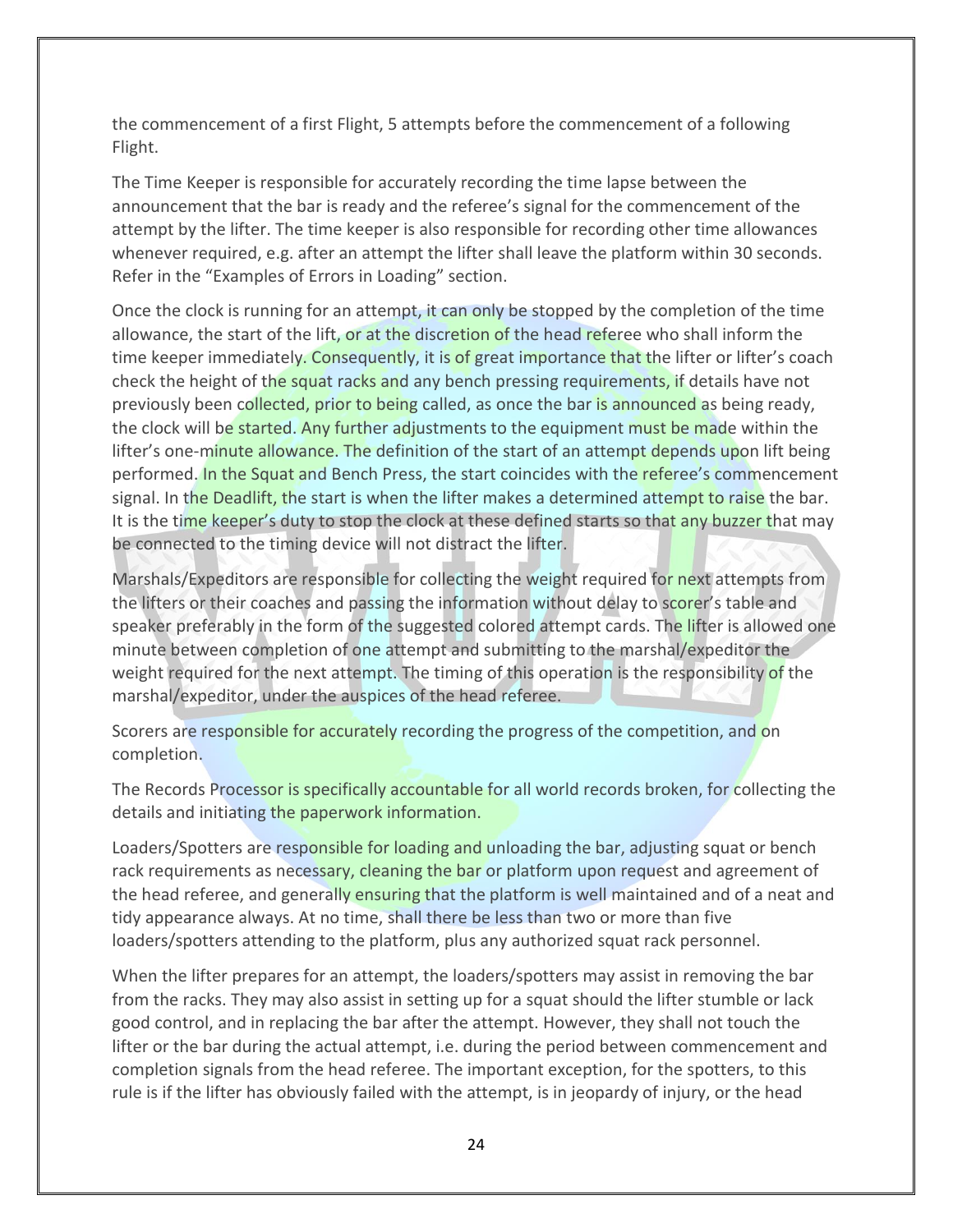referee or lifter has requested intervention, then the spotters should assume control of the bar and weights and assist the lifter in replacing the bar back on the racks. The lifter should make every effort possible to remain with the bar to assist the spotter/loaders in returning the bar to the rack.

The officers of the WUAP – the President, Chairman/General Secretary, Head of the Technical Committee, Vice Presidents, appointed Officers-at-large, will appoint five "WUAP Contest Officials" to oversee all World Championships and rule on any contentions that may arise. These five officials shall be from a minimum of three countries all of which have representation at the championships. At International competitions, less than World Championships, the officers of the WUAP will appoint three "WUAP Contest Officials" for the same purposes, at least two of which must be from different countries represented in the competition.

During a competition taking place on a platform or stage, only the lifter, the lifter's coach, the three referees on duty, other meet officials recognized by need, the loaders/spotters and squat rack equipment operators will be allowed around the platform or stage. During the execution of a lift, only the lifter, designated loaders/spotters, squat rack operator and the three referees on duty are permitted to be present on the platform. Coaches shall remain back from the platform. A coaching area should be defined by the appointed "WUAP Contest Officials". Personal, nondesignated spotters are not permitted on the platform for the Squat or Deadlift. Personal, nondesignated spotters are permitted to lift-off on the Bench Press, however, once the bar has been correctly positioned at the lifter's arm's length, any personal spotter must quickly leave the platform area to a discreet position.

Lifters shall wrap and ready themselves for lifting off the platform. Only minor adjustments requiring no assistance may be made on the platform. Likewise, removing wraps, belts and costume shall be performed off the platform. Items such as chalk, inhalants, talc, etc. should be utilized with propriety on and around the platform area, but not directly on the platform.

In competitions under WUAP jurisdiction, including any competitions where world records are set, the weights used must be in kilograms, and the barbell must always be a multiple of 2.5kg. The weights shall be announced in kilograms and may additionally be announced in pounds.

Exceptions to this rule:

For a world record attempt made outside the completion (4th attempt), the weight of the barbell must be at least 500 grams more than the current record. Such record attempts will be made at the end of the third round of the lifting flight.

In a world record attempt made within the prescribed attempts of the competition, a lifter may request on any attempt, a weight that exceeds the current record by at least 500 grams. If the lift is successful, only the lower closest multiple of 2.5kg will be recorded on the score sheet and the exact weight will be recorded on the record application. Pound weights for world records are not to be used regardless of their weigh.

In all competitions, the weight of the barbell shall consist of the heaviest discs available that make up a weight.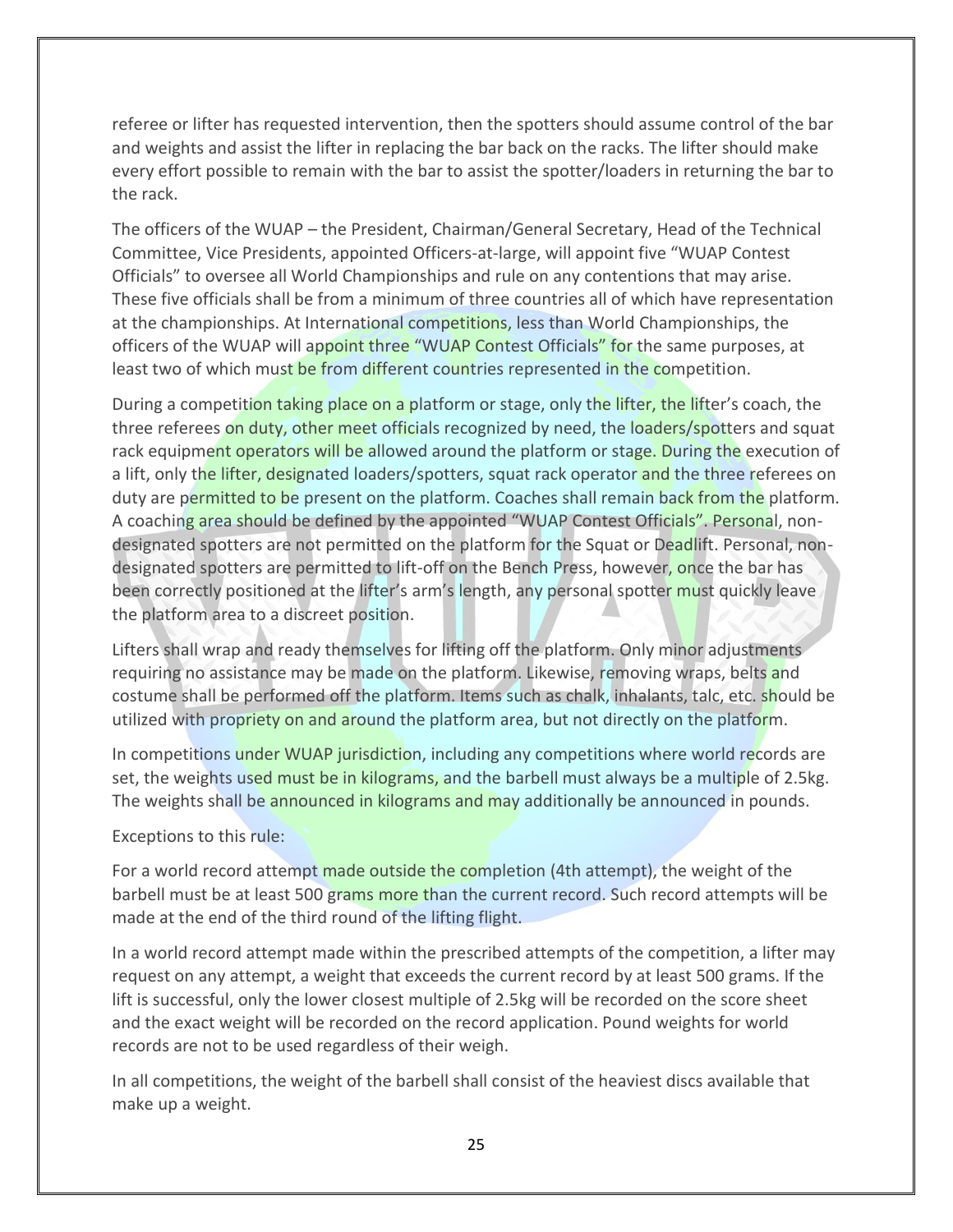The head referee shall communicate all decisions taken in cases of loading errors, incorrect announcements, spotter errors, or other platform altercations of the speaker to make the appropriate announcement. Such decisions shall be first discussed with the other platform referees.

Examples of Errors in Loading:

If the bar is loaded to a lighter weight than originally requested and the attempt is successful, the lifter may accept the successful attempt at the weight lifted, or elect to take the attempt again at the originally requested weight. If the attempt is not successful, the lifter will be granted a further attempt at the originally requested weight.

If the bar is loaded to a heavier weight than originally requested and the attempt is successful, the lifter will be granted the attempt at the weight lifted. The weight will be subsequently reduced if required for other lifters. If the attempt is not successful, the lifter will be granted a further attempt at the originally requested weight.

If the weight is not the same on each side of the bar and the lift is successful, rules for overloaded and under loaded bars, as above apply. However, if the attempt is credited to the lifter, and the weight of the bar lifted is not a multiple of 2.5kg (I.e., a 1.25kg plate was on one side only) the weight will be recorded at the lower multiple of 2.5kg. If the lift was unsuccessful the lifter will be granted a further attempt at the weight originally requested.

If any change occurs with the bar and discs during the execution of the lift and the lift is successful, provided no weight fell off the bar, the attempt will be accepted. If the attempt is unsuccessful, or weights fell off, the lifter will be granted a further attempt at the same weight.

Should the platform or equipment become disarranged during an attempt and the attempt is successful, the attempt will be accepted. If the attempt is unsuccessful the lifter may be granted a further attempt at the same weight, at the discretion of the referees on duty.

If the speaker makes a mistake by announcing a weight heavier or lighter than that requested by the lifter, the referees will make the same decisions as for loading errors.

All attempts that are repeated for the above reasons will be at the end of the round in which the error occurred.

If a lifter misses an attempt because the speaker failed to announce the lifters' name at the appropriate time or weight, the weight will then be reduced to allow the attempt within the round. Should this discovery disrupt the anticipation of any preparing lifters, such lifters may be granted extra time in which to prepare again, this shall be at the discretion of the referee on duty.

The minimum increase between any attempts shall be 2.5kg.

Three unsuccessful attempts in any lift will automatically eliminate the lifter from the competition.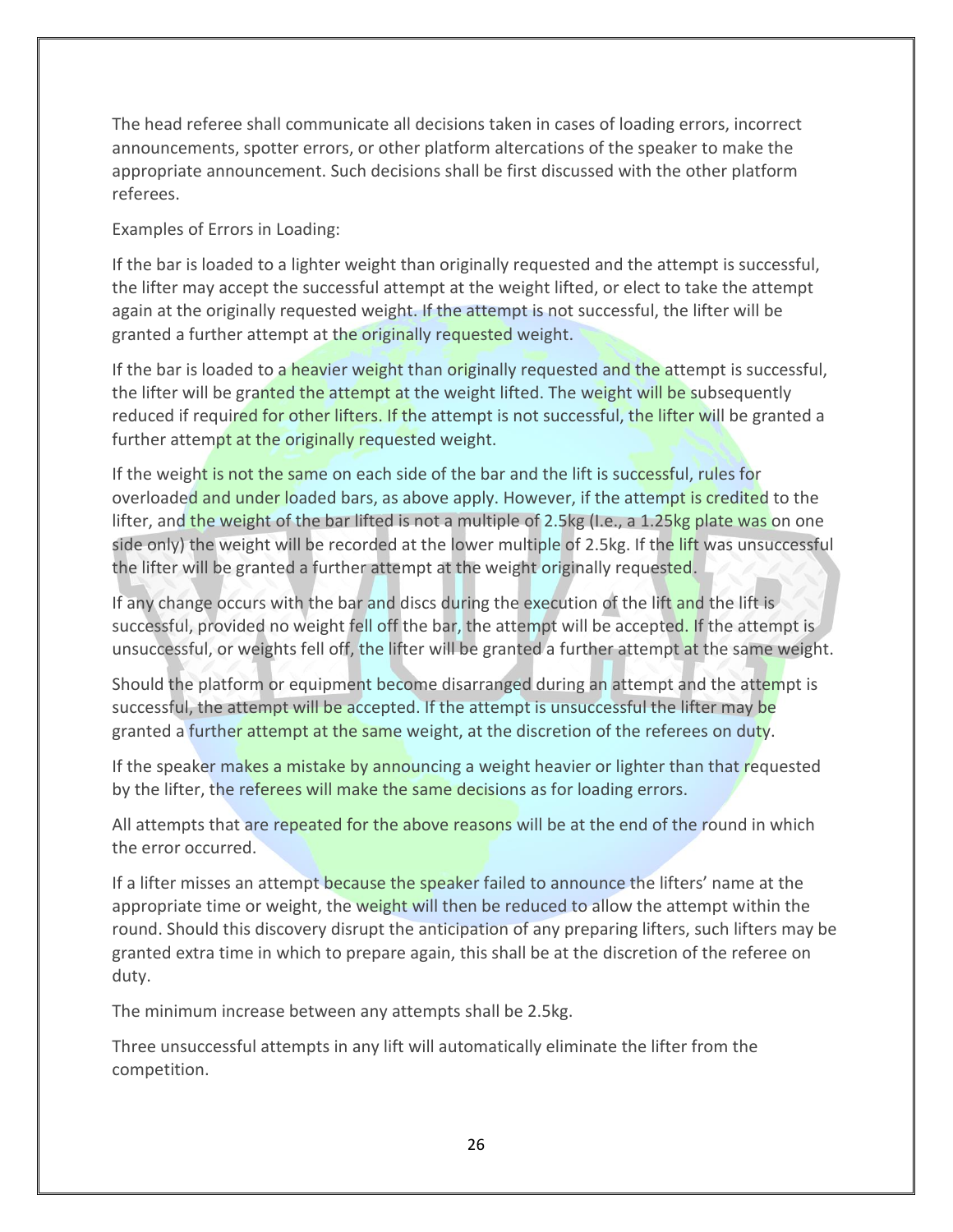Other than initial removal of the bar from the racks, the lifter should not receive any additional help from the spotters in establishing position for an attempt. However, should a lifter stumble or become unstable in setting up for the Squat, the spotters should assist in steadying the lifter until control has been regained.

On the completion of an attempt, the lifter shall leave the platform within thirty seconds. Failure to comply with this rule may result in disqualification of the attempt at the discretion of the referees.

Any physical abnormality, handicap, or incapacity of a lifter that may cause, or potentially cause, an inability to fully comply with the rules should be brought to the attention of, and explained to, the appointed "WUAP Contest Officials". This should be in advance of the start of the lifter's Flight. The lifter, "WUAP Contest Officials" and the platform referees for the lifter will then confer on the matter to best accommodate any special considerations for the lifter. Deafness, blindness, limb or joint abnormalities that prevent proper straightening or extension are examples for such special considerations.

If, by reason of misconduct upon or near the competition platform, any lifter or coach is considered to have discredited the sport, such person or persons shall officially be warned. If the misconduct continues the appointed "WUAP Contest Officials" together with the referees on duty, have the authority to disqualify the lifter and order the coach and the lifter to leave the venue. The team manager must be officially informed of both warning and disqualification.

Any acts of physical threats or violence towards a WUAP Officials, Spotter/Loaders, other such official appointed by the WUAP Contest Officials, athletes or spectators, shall result in immediate disqualification from the contest. Further, legal or judicial proceedings may result from such acts of violence, on a case by case basis.

All appeals against referee's decisions or conduct, complaints regarding the progress of the competition or against the behaviour of any person or persons taking part in the competition will be made to the appointed "WUAP Contest Officials". This must be done immediately following action of which there is a complaint or appeal. The appeal must be backed by the team manager and/or coach and presented in the presence of either or both.

The appointed "WUAP Contest Officials" will consider all such complaints. If deemed necessary, the appointed "WUAP Contest Officials" may suspend the progress of the completion to consider the situation fully. After due consideration, the complainant will be informed of any decision and any appropriate measures that may be taken. The verdict of the appointed "WUAP Contest Officials" will be considered final and there will be no right or appeal to any other body.

Competitor is responsible for announcing an opening attempt. If the opening attempt of the competitor in open or submaster category is lower than the minimal limit weight requirement, the attempt will not be accepted. In case that after the event or the competition the attempt is recognized as under the minimal limit weight, competitor will be disqualified.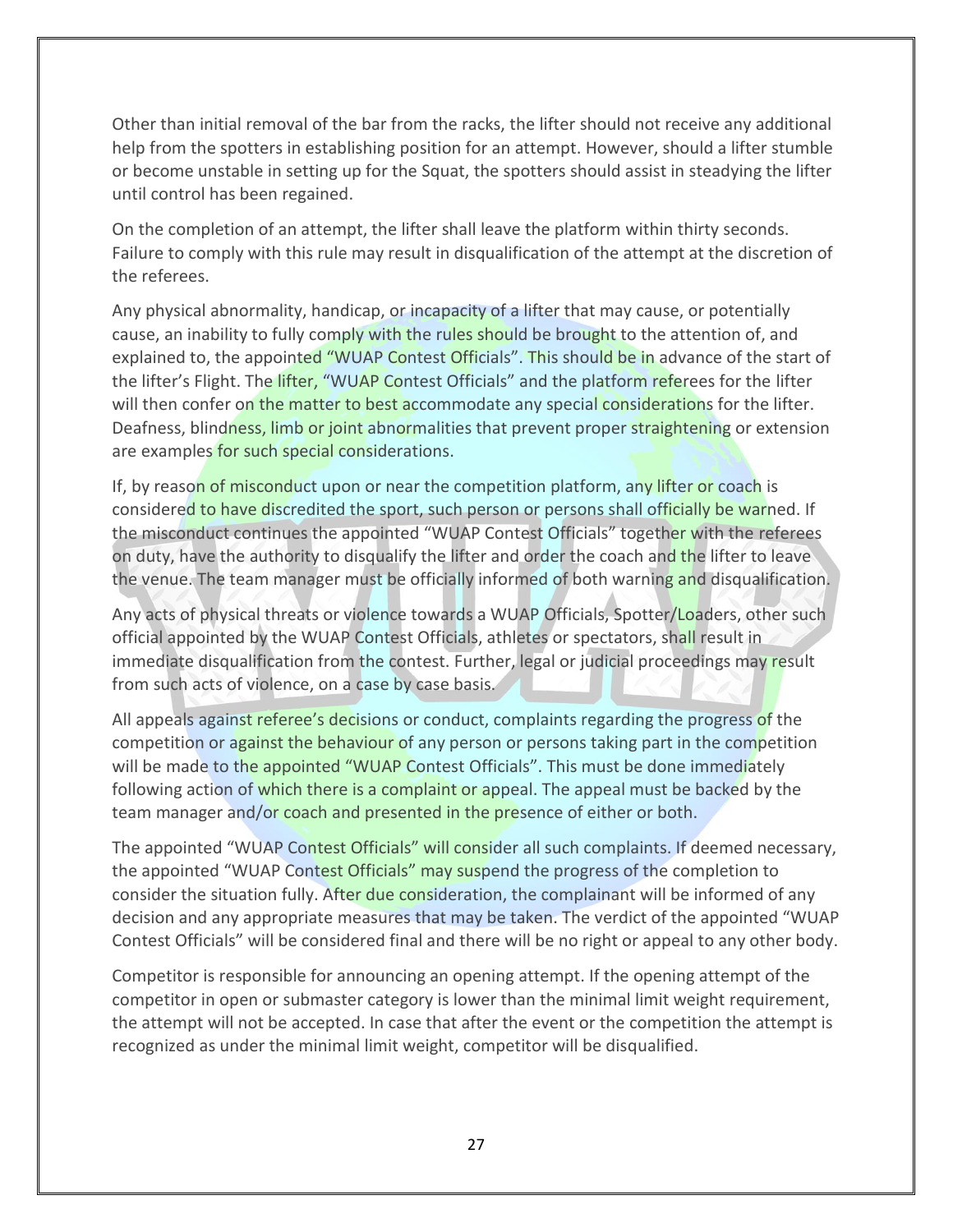## **REFEREES**

The referees shall be three in number, the head referee and two side referees.

The head referee is responsible for giving the necessary signals for all three lifts for indicating to the speaker and time keeper when the bar is ready, for communicating to the speaker the verification of world records, and any special decisions upon performance decided by the referee.

Signals required at the commencement of each lift for the three disciplines are as follows:

Squat: A visual signal consisting of a downward motion of a raised arm together with the audible command of "Squat"

BenchPress: An audible command of "Press" when the bar is motionless on the lifters chest. (NOTE: the WUAP does not require an audible "Start" command)

Deadlift: No signal required

Signals required at the completion of each lift of the three disciplines are as follows:

Squat: A visual signal consisting of a backward movement of a raised arm **together with the** audible command of "Rack".

BenchPress: An audible command of "Rack" when the bar has been pressed to arm's length.

Deadlift: A visual consisting of a downward movement of a raised arm together with the audible command "Down".

Once the bar has been replaced in the racks or on the platform at the completion of the lift and the referees will announce their decisions by means of the lights. White for a 'good lift' and red for 'no lift'.

The three referees may seat themselves in what they consider to be the best viewing positions around the platform and should remain seated during the execution of the lift. The head referee must bear in mind the need to be easily visible to the lifter performing the Squat and Deadlift and be positioned accordingly. To avoid any distractions to the lifter the head referee should remain motionless between signals. The side referee should not impose upon the spotter's duties but should adjust their own seating position and may lean sideways or forward during a lift to obtain the best viewing vantage. Side referees during the Squat must be positioned exactly to the side or front of the squatter and not to the rear. Spotters for the squat must provide a "window" for the side referee to view the Squat. Obstructions to viewing must be corrected before the lift begins, i.e. side referees may ask spotter/loaders to move slightly to give them a better view.

Before the competition, the appointed "WUAP Contest Officials", referee or additionally appointed officials shall have ascertained that: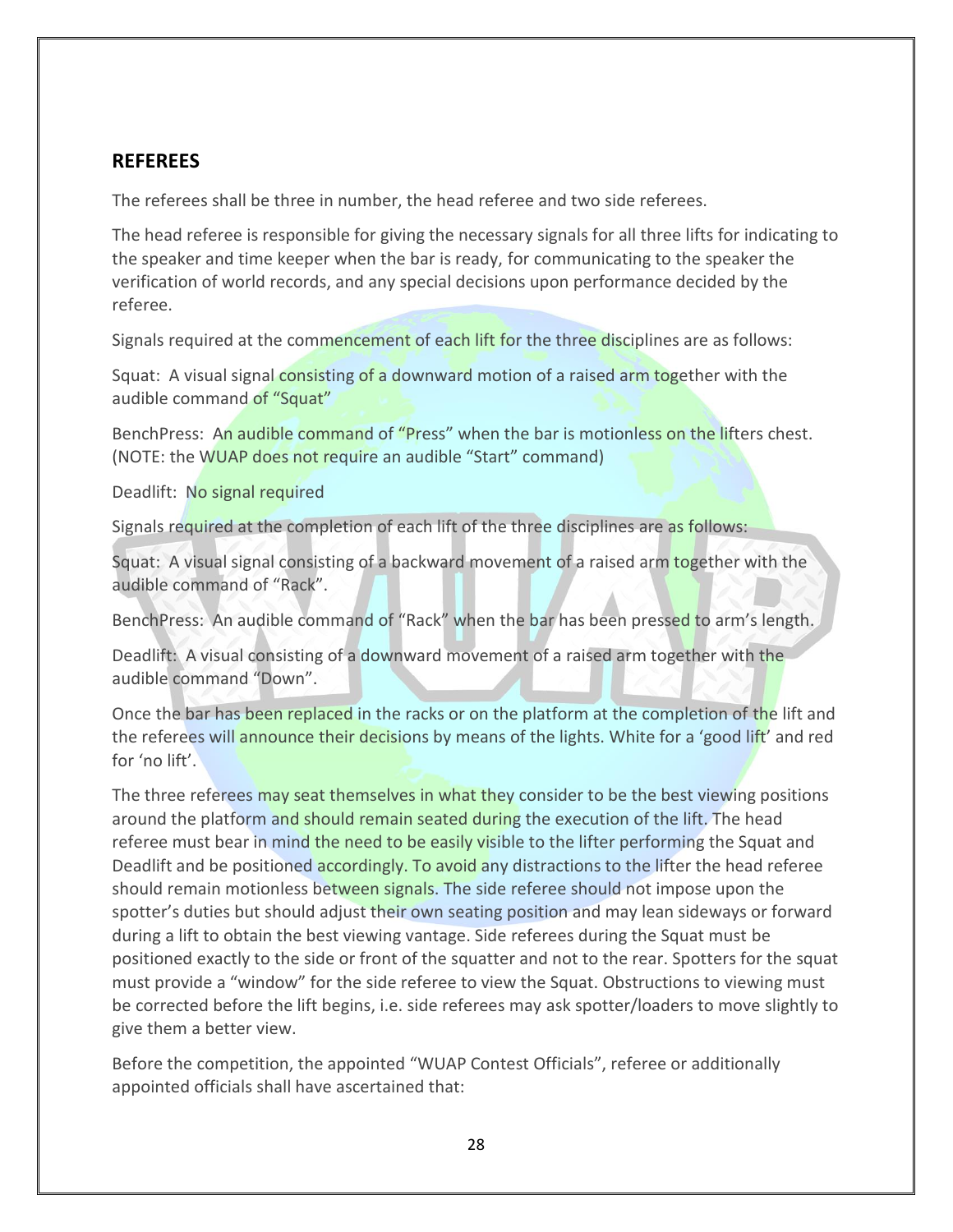The platform and competition equipment comply in all respects with the rules. Bars and discs are checked for weight discrepancies and defective equipment discarded.

Scales work correctly and are accurate.

The lifters weigh-in within the limits of the body weight categories, and within the time frame of the posted weigh-in sessions.

Any lifter's costume or personal equipment, if requested, is inspected and approved or rejected. That speaker-announcer, time keeper (if not a referee), marshals/expeditors, scorers, records processor and loaders/spotters understand their duties and the rules that may pertain to them

During the competition, the three referees on duty must jointly ascertain that:

The weight of the loaded bar agrees with the weight announced by the Speaker. Referees may be issued loading charts for this purpose.

Lifts are credited as "good lift" or "no lift" and all other aspects of the competition run in accordance with the rules of performance.

On the platform, the lifter's costume and personal equipment visually meet acceptable standards and are within the rules.

If during the execution of a lift, a referee observes a fault sufficient to give cause for disqualification of the lift, the procedure is as follows:

The referees may stop the lift for discretionary safety. The head referee shall signal the lifter with a downward motion of the arm and the audible command of "Down" for the Deadlift and shall instruct the spotters to take the bar on the Squat and Bench Press only if safe and appropriate to do so.

No two-family members or relatives may referee on the same platform at one time.

Prior to the commencement of the Squat or Bench Press, if any of the referees do not accept any aspect of the set-up of the lifter, they will call attention to the fault as previously described in 8 (a). If there is a majority opinion among the referees that a fault exists, the head referee will not give the signal to commence the lift and will inform the lifter to "Rack" the bar. A head referee seeing a fault that may not be visible to the side referees, e.g. hands holding the collars or discs on the Squat may act alone in informing the lifter to "Rack" the bar. If requested, it is required of the head referee to quickly confirm the nature of the fault and to explain this to the lifter or coach. The lifter has the remainder of any unexpired time allowance to repeat the attempt with the fault corrected, and receive the commencement signal. Note: for the above reasons, it is important that the time keeper stop timing attempts on the Squat and Bench Press only when the lifter has received the commencement signal.

Aspects of the set up for the Squat regarded as faults are as follows: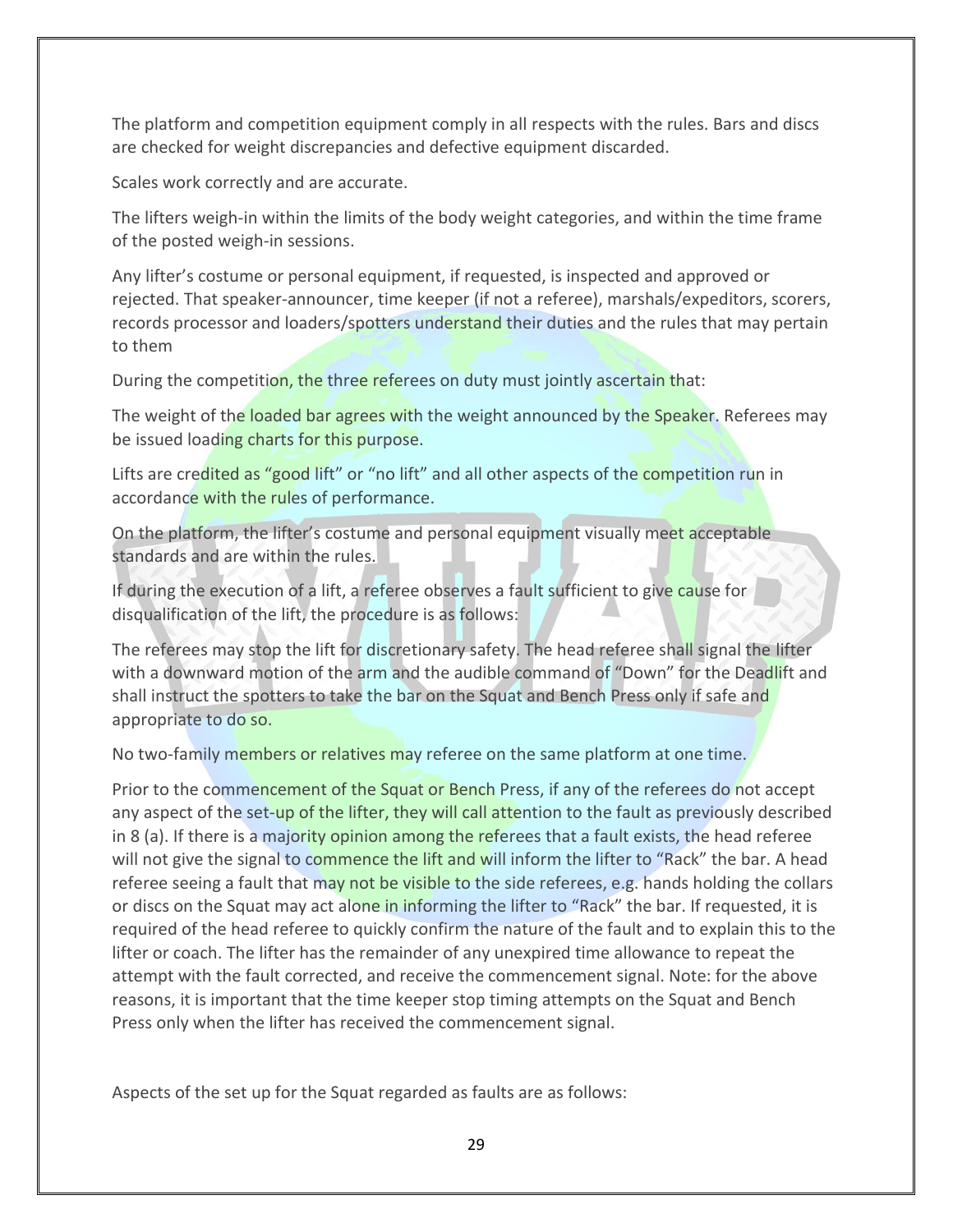- Holding the collars or discs.
- Failure to assume an upright position.
- Failure to have knees locked.
- Top of the bar more than 3cm below the top of the anterior deltoids.

Aspects of the set up for the Bench Press that, if maintained beyond the referee's signal, will be regarded as faults are as follows:

- The lifter's shoes are not in contact with the platform or the surface of any discs/blocks that may have been requested.
- Contact of the lifter's shoes with the bench or its supports
- Buttocks not in contact with the flat surface of the bench.

Any of these potential faults should be drawn to the attention of the lifter by any of the referees observing them.

Prior to the commencement of a lift, if either of the side referees observes an obvious infraction of the rules regarding costume or personal equipment they will call attention to the fault to the head referee. The head referee observing an infraction may act alone. In either case, the referees will be called together to inspect the lifter. If the fault is considered a purposeful intention to cheat, the lifter will be disqualified from the competition. If the fault is considered an oversight or genuine mistake, the lifter shall correct the fault before being permitted to proceed with the attempt. The lifter's time allowance will not be stopped to effectuate the correction. The way the fault is considered and the action taken will be at the discretion of the referees on duty.

Faults that should be considered as a purposeful intention to cheat are:

- The use of more than one lifting suit or an illegal lifting suit.
- The use of more than one supportive undershirt or illegal undershirt. The use of more than one pair of briefs.
- The use of more than one pair of wraps, or wraps substantially over regulation length.
- Any additions more than the prescribed costume and personal equipment rules, e.g. body wraps, towel inserts, bracings etc. Presence of oil, grease, liquids or lubricants other than powder on the thighs for the Deadlift.
- Lifters who are competing in RAW specific divisions who attempt to use any sort of supportive gear or wraps which are not allowed under the rules.
- Other infractions of similar gravity.

-

Faults that should be considered as oversights or genuine mistakes are: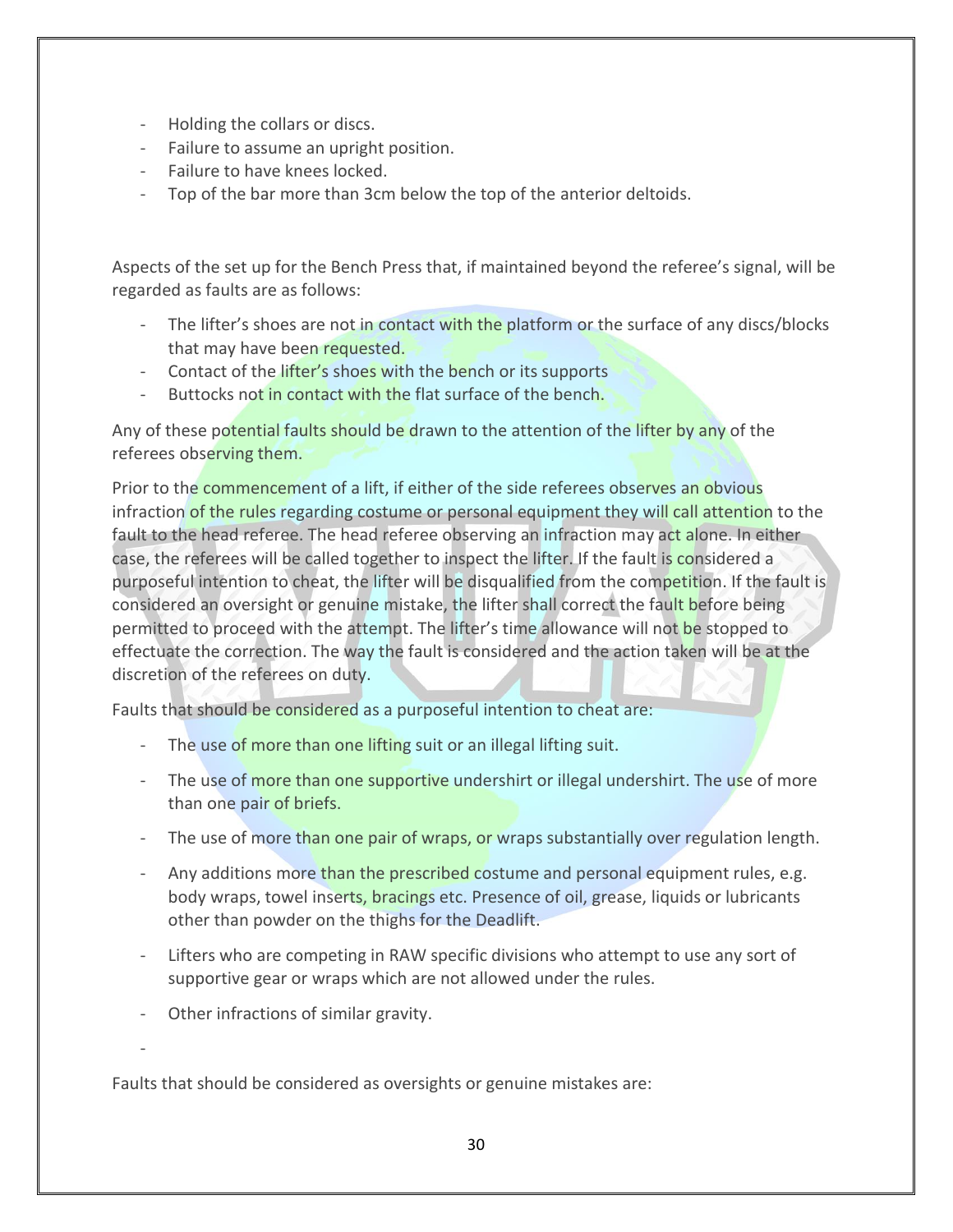- Socks overlaid by, or touching, knee wraps.
- Wraps applied as to obviously exceed the width dimensions allowed for the wrist (12cm) or knee (30cm). Wraps slightly in excess of the prescribed regulation.
- Items forgotten to be removed that may have been worn for warm-ups or to maintain warmth, e.g. hats, rubber elbow bands, etc.,
- Other infractions of similar consequence.

If any of the referees suspect without certainty any infraction of the rules regarding costume and personal equipment they will not act until after the lift has been performed. The lifter should then be inspected. For a fault deemed an oversight or genuine mistake the lifter's attention should be drawn to the fact and warned about repeating the infraction in any subsequent attempts. The attempt may be disqualified at the referee's discretion. Should the same infraction be repeated after a warning, the attempt shall be disqualified or infractions deemed as a purposeful intention to cheat, the lifter shall be disqualified from the competition.

Referees shall, if requested, explain to a lifter or coach the reason or reasons why a lift was judged "no lift". All that is required of such an explanation is an accurate statement, debates will not be entered, and an explanation will not cause distraction of the referee from the attempt of the next lifter. Referees shall abstain from any other commentary and not receive any document or verbal account concerning the progress of the competition.

A referee shall not attempt to influence the decision of other referees. Once any lift has begun, each referee will withhold his individual judgment until the completion of the lift, indicating such with a red or white light. Under no condition should a referee raise his hand after the lift has commenced unless to insure the safety of the lifter.

The head referee may consult with the side referees, the appointed "WUAP Contest Officials" or other official as necessary to expedite or facilitate the running of the competition.

At World and International Championships only WUAP Referees will adjudicate the lifting. At World Championships, the three referees for each session should not be of the same nationality, for International competitions no more than two of the session referees should be of the same nationality. The selection of referees for World Championships and international competitions shall be made by the appointed "WUAP Contest Officials".

The selection of a referee to act as head or side referee in one session does not preclude the selection of the same referee from being head or side referee in another session.

All referees in World Championships and International competitions will be uniformly dressed to include the following:

Men: Blazer or cardigan with WUAP Referee badge on the left breast (pocket) or WUAP tie, grey trousers with a white shirt.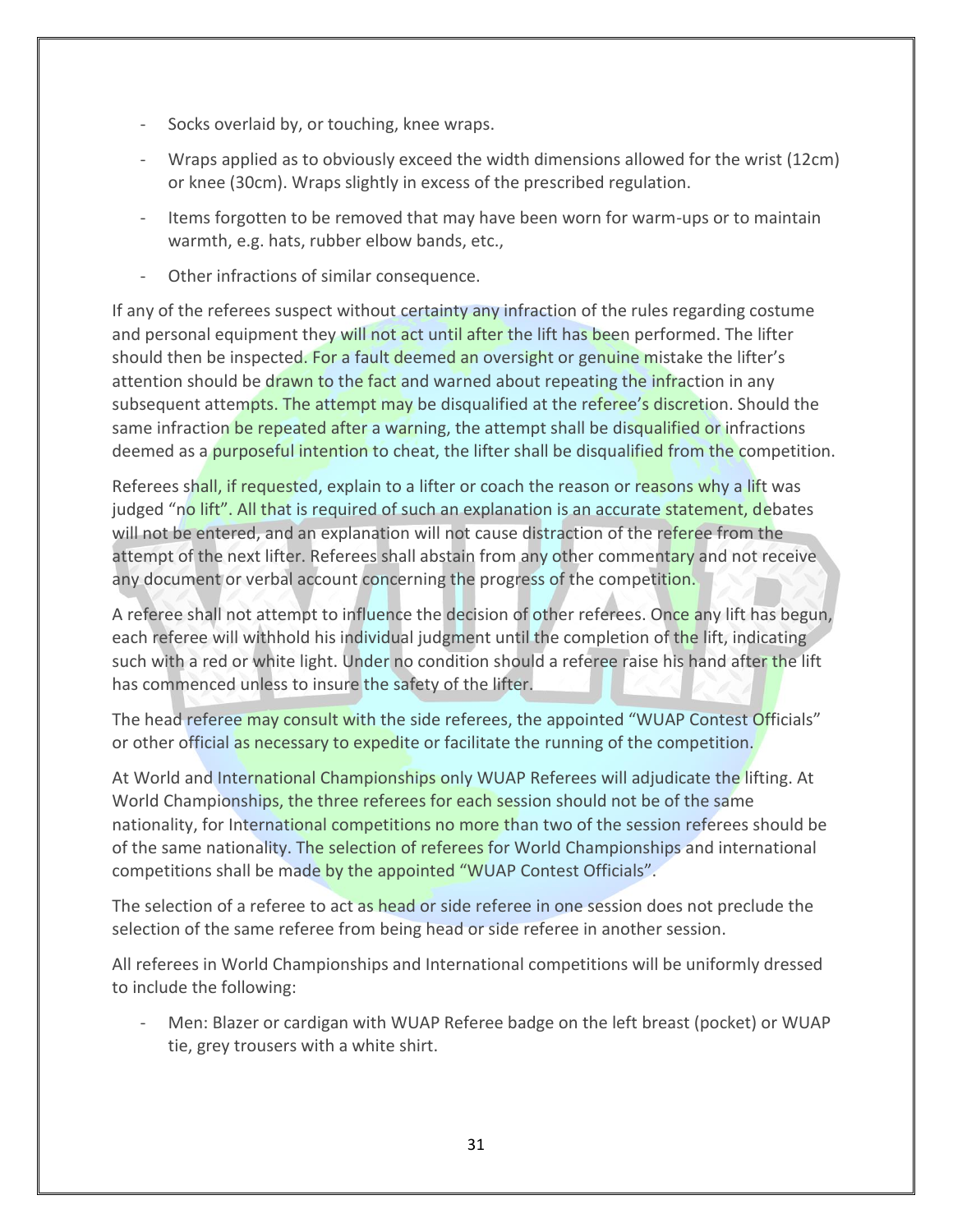- Women:Blazer or cardigan with WUAP Referee badge on the left breast (pocket) or WUAP tie and gray trousers with a white blouse or top.

The appointed "WUAP Contest Officials" shall determine whether winter or summer dress will be worn.

WUAP referees may have their refereeing status revoked upon consideration of their performance and abilities by the officers of the WUAP.

# **WUAP CONTEST OFFICIALS**

At World Championships and International competitions "WUAP Contest Officials" will be appointed to preside over all aspects of the competition. They shall ensure that the technical rules are correctly applied, consider and rule upon any appeals, and generally oversee the competition and refereeing. Five such "WUAP Contest Officials" shall be appointed for World Championships, a minimum of three of which must be from different countries; and three for other international competitions, at least two of which must be from different countries. A reserve member will also be appointed to act in the case of another's absence.

These "WUAP Contest Officials" will be appointed prior to the competition by the officers of the WUAP – the President, Chairman/General Secretary, Head of the Technical Committee, Vice Presidents, and other appointed Officers-at-Large, the "WUAP Contest Officials" should include as many of the officers of the WUAP as possible or appropriate.

All "WUAP Contest Officials" must be WUAP Referees

During the competition, the "WUAP Contest Officials" may, by majority opinion, replace any referee whose decisions, in their opinion, prove the referee to be incompetent. The referee concerned will have received a warning prior to any action of dismissal.

If a serious mistake occurs in the refereeing, which is contrary to the technical rules, the "WUAP Contest Officials" may take appropriate action to correct the mistake. They cannot overrule or change the decisions of the referees but may, at their discretion, grant the lifter an additional attempt.

The "WUAP Contest Officials" shall be present at all lifting sessions.

# **WORLD RECORDS, AMERICAN CONTINENTAL RECORDS, EUROPEAN RECORDS**

At any National, International or World Championship recognized by the WUAP, World, European and American Continental records will be accepted provided that:

The attempts are at the World Championships, the European Championships, the USA Championships.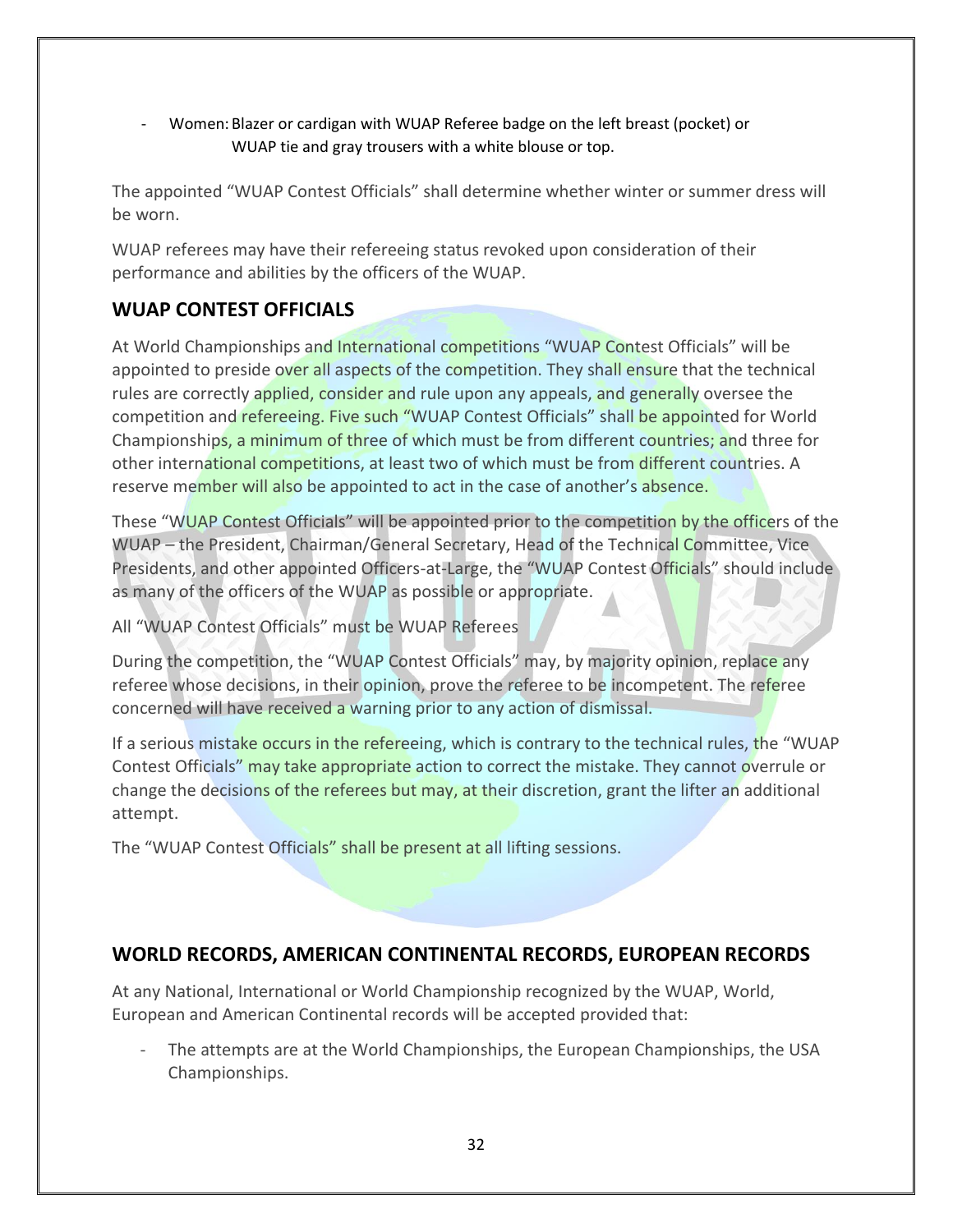- -The competition must be conducted under WUAP rules or a national variation or the rules accepted by the WUAP.
- -The world record applicant must be a current member of the National Federation affiliated to the WUAP or a current WUAP Affiliate Member from a country not organized with a National Federation affiliated to the WUAP.
- At least two current WUAP referees must adjudicate the lift and vouch that all conditions at the competition meet the technical standards and procedures required. The third referee must be at least a current national referee of a National Federation affiliated to the WUAP.
- The barbell and discs were weighed before the competition, all actual weights accurately recorded and able to be verified by the referees or appointed "WUAP Contest Officials" or weighed immediately after the successful attempt by the referees. The lifter weighed in correctly before the competition.
- The scales were certified accurate by a recognized authority within the last 6 months, and a scale test slip prepared by the Municipal Sealer of Weights and Measures (or equivalent) or by an authorized scale company, is available.
- The lifter's costume and personal equipment was in accordance with the rules.

A form for world record does not have to be filled out. It is appropriate in the responsibility of the leading WUAP functionaries that the championship appropriate judges are in place.

If, in any competition recognized by the WUAP, a lifter is successful with second or third attempt that falls within 20kg of a current world record, the lifter may request a fourth attempt that exceeds the world record. Such an attempt will be registered outside the competition. Additional attempts will not be permitted.

Only lifters competing in a competition may attempt world records.

In no circumstances, may lifters not taking part in the full competition be permitted to attempt world records on individual lifts.

In the event of two lifters, at the same competition, breaking either a current individual or total record with the same weight, the lighter lifter will be declared the new record holder. If both lifters weighed in at the same body weight, they will be reweighed. If they reweigh the same, both will be record holders.

New individual lift records are only valid if they exceed the previous record by at least 500 grams.

Records are only valid for the body weight category of the lifter as determined at the official weigh-in.

There is an official world record for the total of three lifts. It will be recognized subject to the following additional stipulations: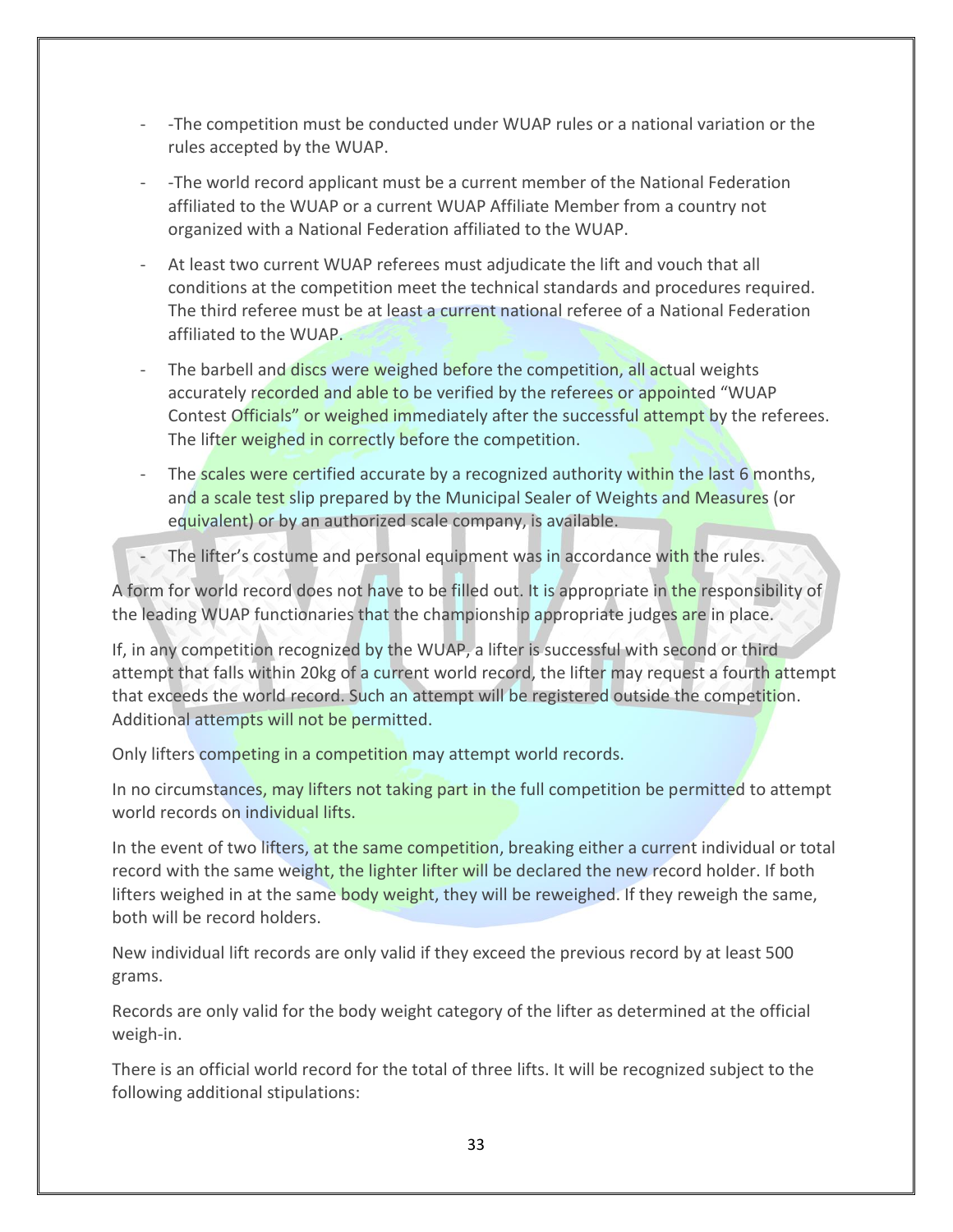A total record can only be valid if the bar and discs used in the competition have been weighed, and verified within specifications, before the competition. The record will only be the summation of the face value of the individual best lifts, and therefore must be a multiple of 2.5kg. No fourth attempts may be included in the total.

Records set on individual lifts will only be valid if the lifter makes a Total in the competition.

Records set in competitions which contest one lift only, shall not be considered as WUAP World Powerlifting Records but shall be noted and established as Official One Lift Records only.

If a lifter attempting a fourth attempt world record is one of the last four lifters of the flight in the third attempts, they will receive up to 3 additional minutes' rest prior to their fourth attempt. The very last lifter of the flight requesting a fourth attempt will have 3 minutes because they are following themselves, plus the additional 3 minutes.

The highest lift in a class (ie. Master, sub-master, teenage, junior) if higher than the existing world record in the Open class shall also be the Open world record.

Any lifter who wishes to claim an American Continental Record, European Continental Record, or World Record must notify the scoring table before the lift is attempted. Failure to do so will void the record as the proper checks for records will not have been completed. The lift itself will still count for the competition but the record will not be counted. **The scoring table will NOT check records for athletes under any circumstance.** 

Powerlifting BenchPress and Powerlifting Deadlift records will no longer carry over to the BenchPress Only and Deadlift Only records.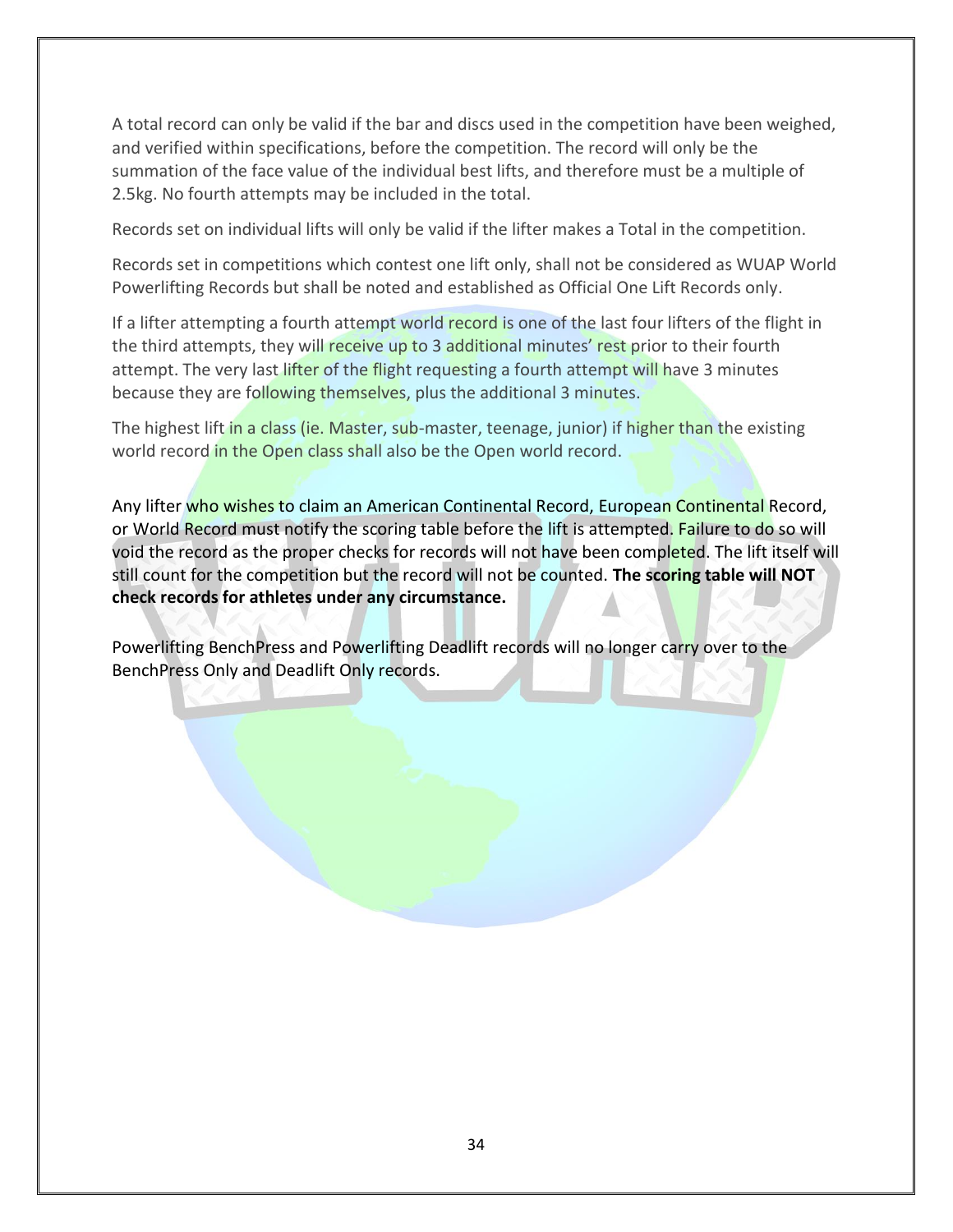# **Attachment:**

AGM 2003:

The highest weight in a weight class (teenager, juniors, submaster, open, master) squatted, pressed or lifted will be accepted as record in the "open". This applies also to the highest total.

## AGM 2003:

If a BenchPress record of the powerlifting is higher as the benchpress record in the single competition, the Powerlifting BenchPress record will be accepted as single lift record too. The opposite does not apply.

## AGM 2005:

New Rule for the deadlift: If a lifter has lost at least 50% of the fingers with a hand, the lifter may use a grasp assistance. A finger is considered as lost if the finger is missing to the second knuckle. The grasp assistance is put with a loop around the wrist and winded around the bar. The end of the grasp assistance must be hold between the bar and the fingers.



AGM 2007:

The benchpress "sternum rule" is cancelled.

AGM 2007:

Age class Teenager 13-15 is cancelled

AGM 2007:

The weight classes 44 kg women and the weight class 52 kg men is cancelled

AGM 2008: The beginning of 1/2 hour weigh-in session before the beginning of competition may be extended to 1 hour if necessary.

AGM 2008: Bench shirt - rule change (refer to the bench shirt rule)

AGM 2008: The writing of the weight and age classes is standardized (ie. M60-64 and not age class 5,  $140 + kg$  and not SHW)

AGM 2009: Board member decision 2009 - World records will be accepted at Worlds, US -and European Championships, American- and World Cup

AGM 2011: Deadlift - Socks must be worn that cover the entire shin bones.

AGM 2013: [Athletes are to be responsible for first attempt in consideration of minimal](http://wuap-powerlifting.com/documents/rules#agm_2013)  [limit](http://wuap-powerlifting.com/documents/rules#agm_2013) requirements.